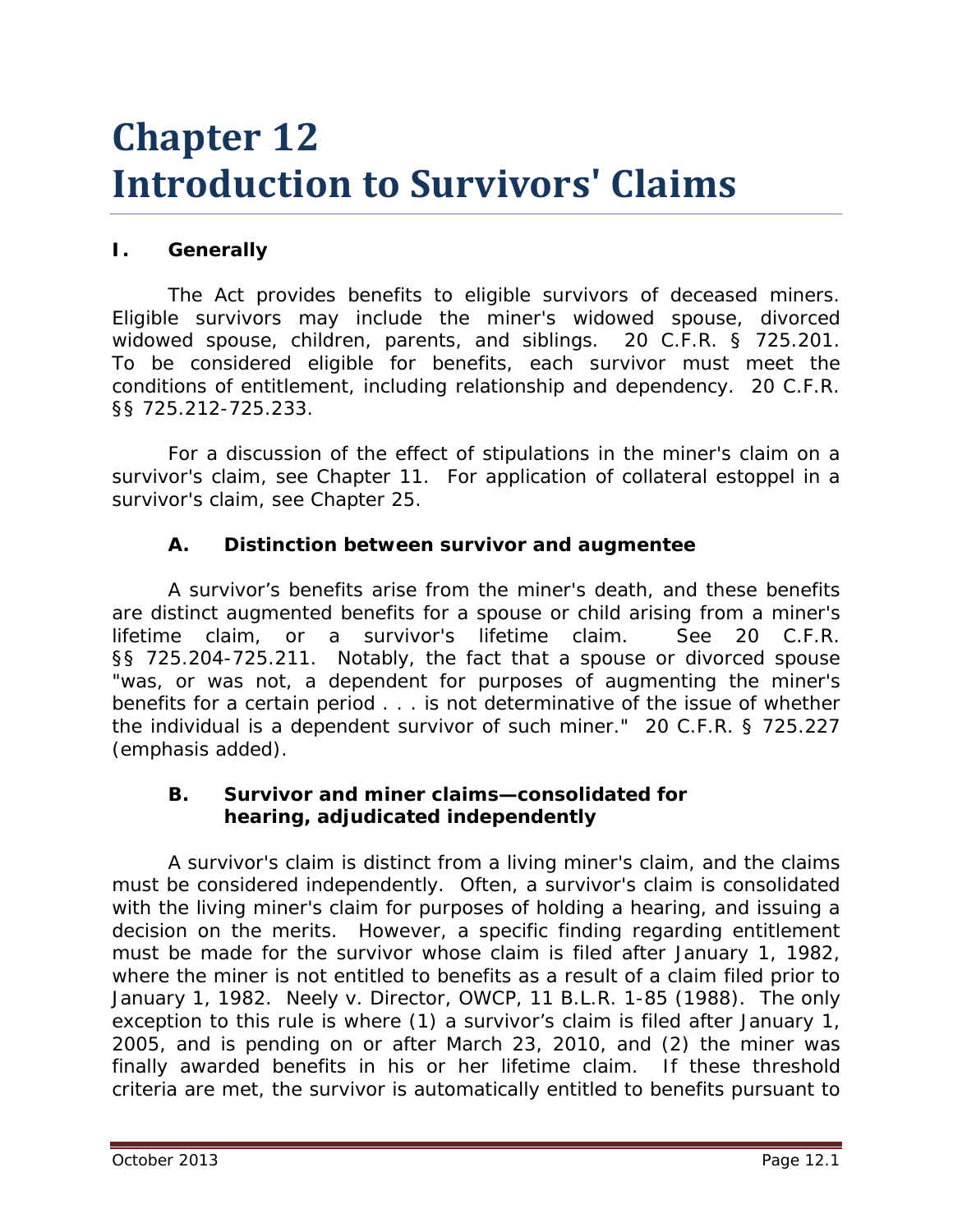the Patient Protection and Affordable Care Act (PPACA), Pub. L. No. 111-148 § 1556 (2010)

Moreover, evidence is limited in miners' and survivors' claims filed after January 19, 2001 pursuant to 20 C.F.R. § 725.414. For further discussion of evidentiary limitations under the amended regulations, *see* Chapter 4. For discussion of the possible application of collateral estoppel in a survivor's claim based on findings in the living miner's claim, *see* Chapter 25.

## **C. Entitlement precluded, felonious and intentional homicide of the miner or other beneficiary**

Despite finding relationship and dependency established in a particular survivor's claim, there are rare instances where the survivor will not be entitled to benefits even if the miner died due to coal workers' pneumoconiosis. Twenty C.F.R. § 725.228 provides the following:

An individual who has been convicted of the felonious and intentional homicide of a miner (or) other beneficiary shall not be entitled to receive any benefits payable because of the death of such miner or other beneficiary and such person shall be considered nonexistent in determining the entitlement to benefits of other individuals.

20 C.F.R. § 725.228.

# **II. Qualifying for benefits**

# **A. Surviving spouse and surviving divorced spouse**

To qualify for benefits, a surviving spouse or surviving divorced spouse must demonstrate a relationship to, and dependency on, the miner.

# **1. Spouse -- relationship to the miner**

## **a. Surviving spouse**

An individual is the surviving spouse of a miner if one of the following is established: (1) the courts of the state in which the miner was domiciled (20 C.F.R. § 725.231) at the time of his or her death would find the individual and the miner were validly married, or the state court would find the individual was the miner's surviving spouse; (2) under state law the individual would have the right of a spouse to share in the miner's intestate personal property; or (3) the individual went through a marriage ceremony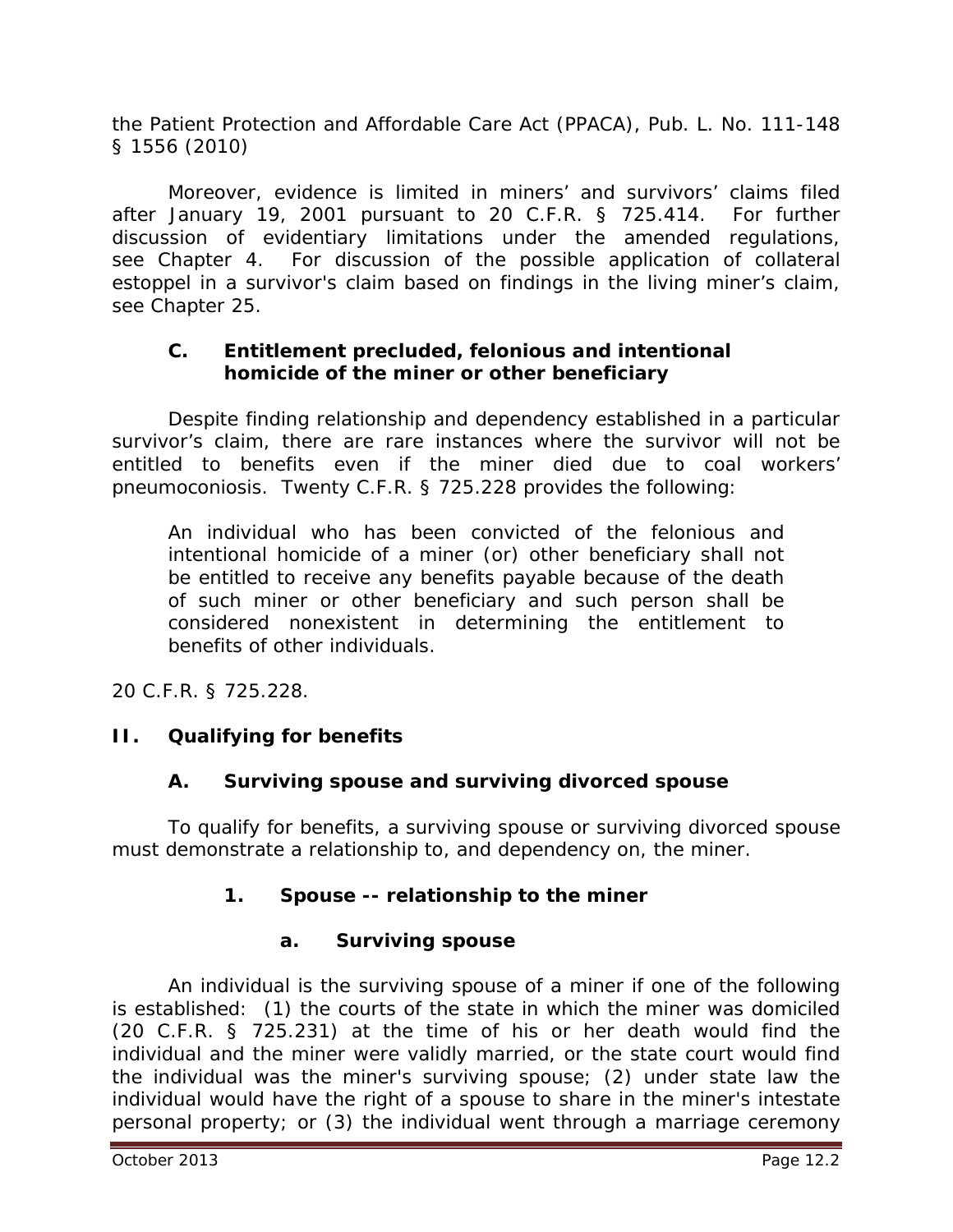with the miner resulting in a purported marriage which, but for a legal impediment (20 C.F.R. § 725.230), would have been a valid marriage. *See also* 20 C.F.R. § 725.214.

#### **b. Surviving divorced spouse**

An individual is the "surviving divorced spouse" of a deceased miner if such individual's marriage to the miner was terminated by a final divorce on, or after, the tenth anniversary of the marriage. If the individual was married to, and divorced from, the miner more than once, then the regulations require that the individual have been married to the miner in each calendar year of the period beginning ten years immediately before the date on which any divorce became final and ending with the year in which the divorce became final. 20 C.F.R. § 725.216.

#### **2. Spouse and divorced spouse, dependency on the miner**

A surviving spouse or surviving divorced spouse also must establish financial dependency on the miner during the miner's lifetime.

## **a. The regulation, surviving spouse**

Twenty C.F.R. § 725.215 provides a surviving spouse is dependent on the miner if, at the time of the miner's death:

(a) the individual was living with the miner (§ 725.232); or

(b) the individual was dependent upon the miner for support or the miner has been ordered by a court to contribute to such individual's support (§ 725.230); or

(c) the individual was living apart from the miner because of the miner's desertion or other reasonable cause; or

(d) the individual is the natural parent of the miner's son or daughter; or

(e) the individual had legally adopted the miner's son or daughter while the individual was married to the miner and while such son or daughter was under the age of 18; or

(f) the individual was married to the miner at the time both of them legally adopted a child under the age of 18; or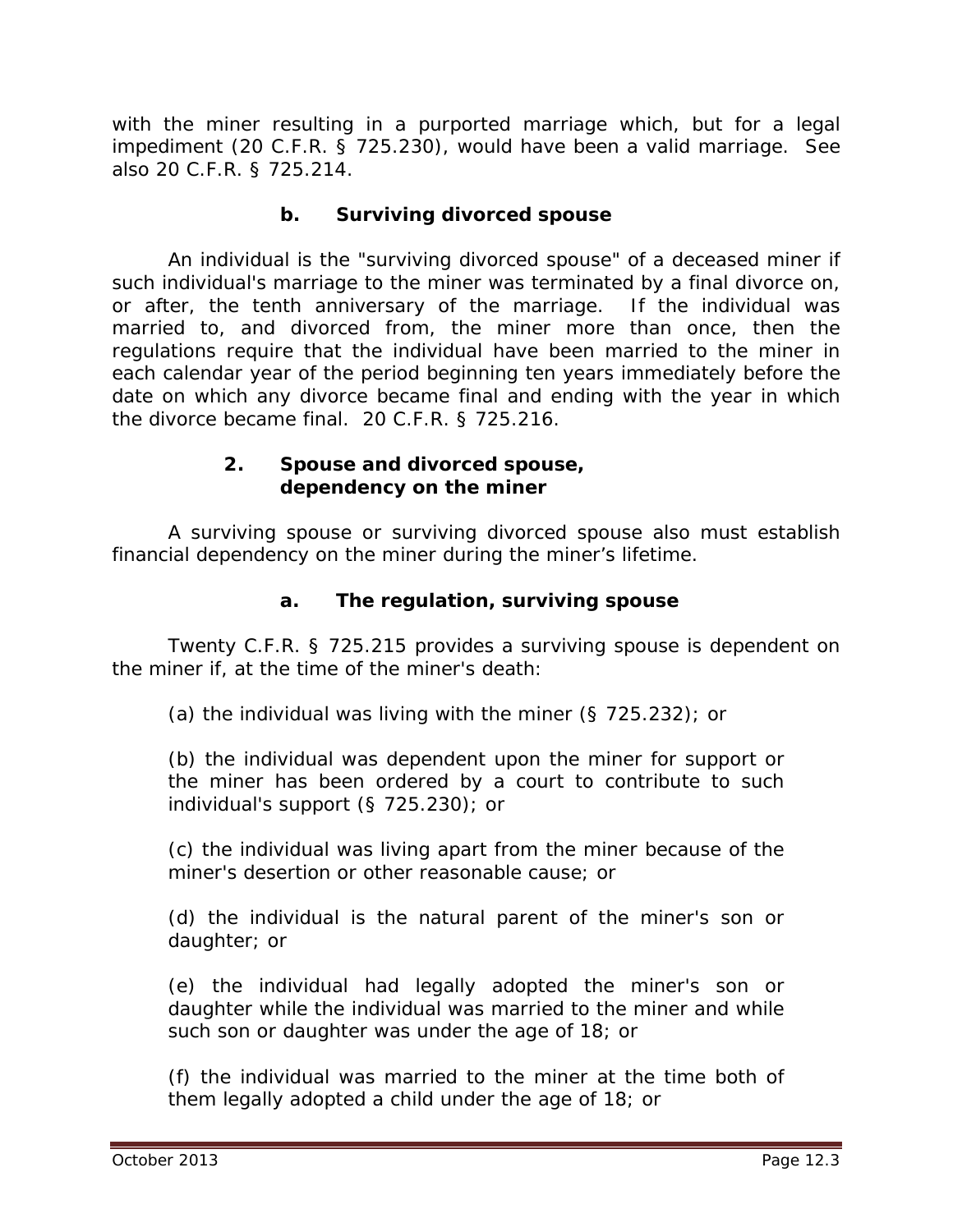(g) the individual was married to the miner for a period of not less than 9 months immediately before the day on which the miner died, unless the miner's death:

(i) Is accidental (as defined in paragraph  $(q)(2)$  of this section, or

(ii) Occurs in the line of duty while the miner is a member of a uniformed service serving on active duty (as defined at § 404.1019 of this title), and the surviving spouse was married to the miner for a period of not less than 3 months immediately prior to the day on which the miner died.

Subsection (g)(2) describes accidental death of a miner. 20 C.F.R. § 725.215. Moreover, 20 C.F.R. § 725.215(g)(3) provides:

The provisions of paragraph (g) shall not apply if the adjudication officer determines that at the time of the marriage involved, the miner would not reasonably have been expected to live for 9 months.

20 C.F.R. § 725.215(g)(3).

#### **b. The regulation, surviving divorced spouse**

An individual who is the miner's surviving divorced spouse is dependent on the miner if, for the month before the month in which the miner died:

(a) the individual was receiving at least one-half of his or her support from the miner  $(\S$  725.233(q)); or

(b) the individual was receiving substantial contributions from the miner pursuant to a written agreement (§ 725.233(c) and (f)); or

(c) a court order required the miner to furnish substantial contributions to the individual's support (§ 725.233(c) and (e)).

20 C.F.R. § 725.217. *See also Gala v. Director, OWCP*, 3 B.L.R. 1-809 (1981); *Dercole v. Director, OWCP*, 3 B.L.R. 1-76 (1981).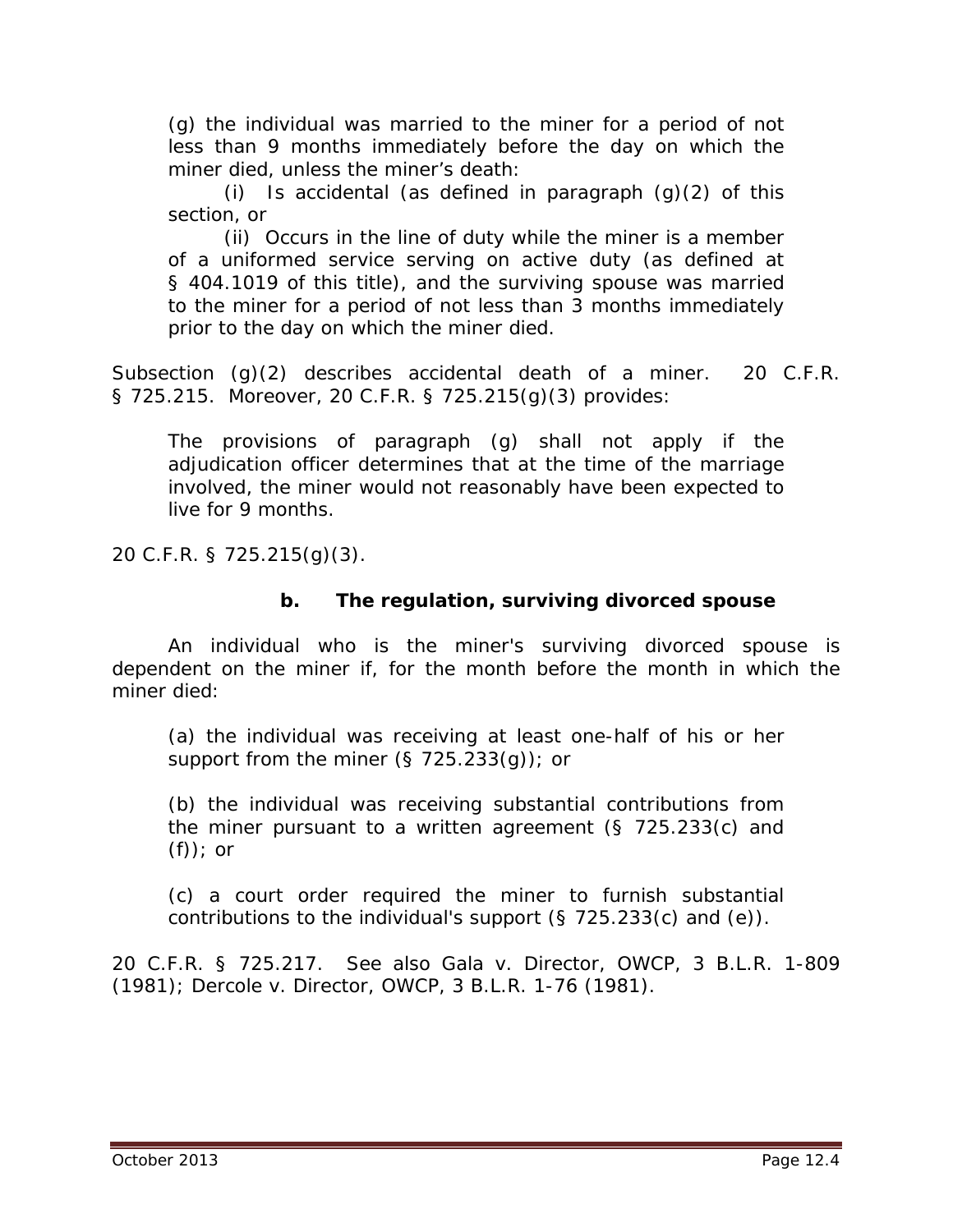## **c. "Support," defined**

**Based on expenses** 

Under 20 C.F.R. § 725.233, the term "support" is defined as "food, shelter, clothing, ordinary medical expenses, and other ordinary and customary items for the maintenance of the person supported. A determination of "support" is based on expenses, not income. *Putman v. Director, OWCP*, 12 B.L.R. 1-127 (1988).

Actual, regular contributions from miner required

Twenty C.F.R. §§ 725.217 and 725.233(b) require actual, regular contributions from the miner. *Walker v. Director, OWCP*, 9 B.L.R. 1-233 (1987); *Ensinger v. Director, OWCP*, 833 F.2d 678 (7<sup>th</sup> Cir. 1987).

## Receipt of Social Security benefits from miner not count

In *Lombardy v. Director, OWCP*, 355 F.3d 211 (3rd Cir. 2004), a surviving, divorced spouse's reliance on Social Security benefits, derived from the miner's employment, did not qualify her as a "dependent" of the miner for purposes of receiving black lung benefits. The court cited to *Taylor v. Director, OWCP*, 15 B.L.R. 1-4, 1-7 (1991) as well as *Director, OWCP v. Ball*, 826 F.2d 603 (7th Cir. 1987), *Director, OWCP v. Hill*, 831 F.2d 635 (6<sup>th</sup> Cir. 1987), and *Director, OWCP v. Logan*, 868 F.2d 285, 286 (8<sup>th</sup> Cir. 1989) to hold Social Security benefits are not part of the miner's property, and do not constitute a "contribution" to the survivor for purposes of establishing dependency under the Black Lung Benefits Act.

*See also Director, OWCP v. Hill*, 831 F.2d 635 (6<sup>th</sup> Cir. 1987). (surviving wife who received Social Security benefits based on earnings of former spouse was not a "dependent" for purposes of receiving black lung benefits; those payments were not considered "contributions" under the regulations).

Child support not count

Payments for child support should not be used in calculating "support" for purposes of determining dependency of a survivor. *Trevena v. Director, OWCP*, 7 B.L.R. 1-799, 1-802 (1985).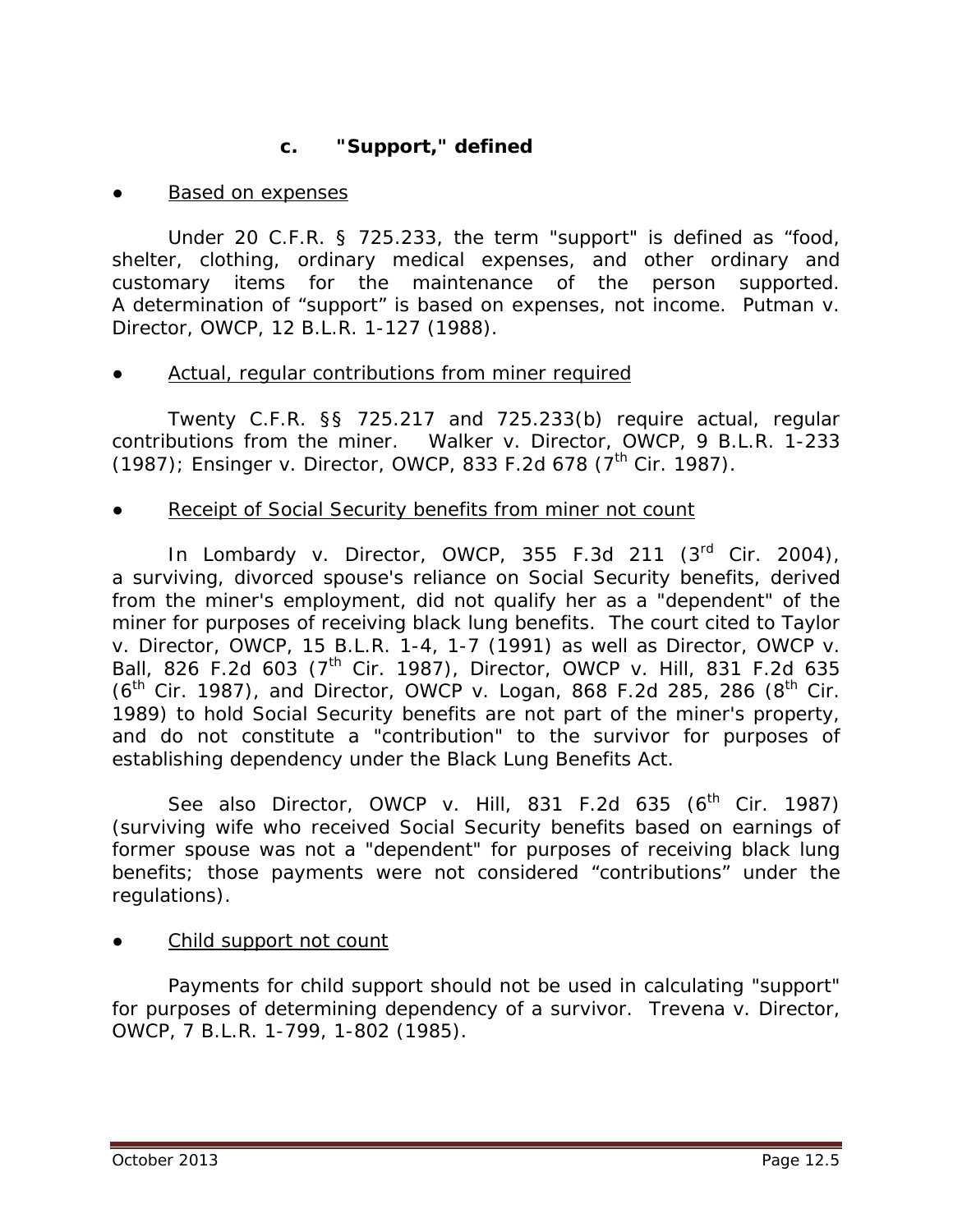#### Divorce decree not require contributions, no dependency

*Director, OWCP v. Ball, 826 F.2d 603 (7<sup>th</sup> Cir. 1987); Taylor v. Director, OWCP*, 967 F.2d 961 (4<sup>th</sup> Cir. 1992) (order of divorce, through which the court retained the right to impose support obligations, did not require the miner to make any contribution to his ex-wife's support, so as to entitle her to benefits as a dependent, divorced spouse). *See also* 20 C.F.R. § 725.233(b) and (c).

#### Dependency status as "augmentee" not determinative

The fact that a spouse or divorced spouse "was, or was not, a dependent for purposes of augmenting the miner's benefits for a certain period . . . is not determinative of the issue of whether the individual is a dependent survivor of such miner." 20 C.F.R. § 725.227.

#### **3. Spouse and divorced spouse, each entitled to full share of benefits**

Prior to promulgation of the December 2000 amendments to the regulations, the courts held a surviving spouse and surviving divorced spouse were each entitled to a full share of benefits.

In *Peabody Coal Co. v. Director, OWCP [Ricker]*, 182 F.3d 637 (8<sup>th</sup> Cir. 1999), one surviving spouse had been married to the miner until the time of his death, and had not remarried. The surviving divorced spouse had been married to the miner for at least ten years, and "received substantial monetary support from him." As noted by the court, the District Director awarded both survivors 100 percent of the basic benefit award pursuant to a change in the Department of Labor's policy. The court upheld these payment amounts, and reasoned the plain language of the Act provides "both a surviving wife and a qualifying surviving divorced wife are entitled to full benefits . . .." *See* 30 U.S.C. §§ 902(e) and 922(a)(3) and (5).

In *Mays v. Piney Mountain Coal Co.*, 21 B.L.R. 1-59 (1997), the Board held, where "the miner is survived by two 'widows,' it is reasonable to conclude that each surviving 'widow' is entitled to compensation under the Act as a primary beneficiary, thereby receiving 100% (each) of the basic benefit." The Fourth Circuit upheld the Board's decision in *Piney Mountain Coal Co. v. Mays*, 176 F.3d 753 (4<sup>th</sup> Cir. 1999) because "a surviving widow is a beneficiary in her own right" such that it would be unjust to conclude the widow was a primary beneficiary, and the divorced survivor as merely a dependent augmentee.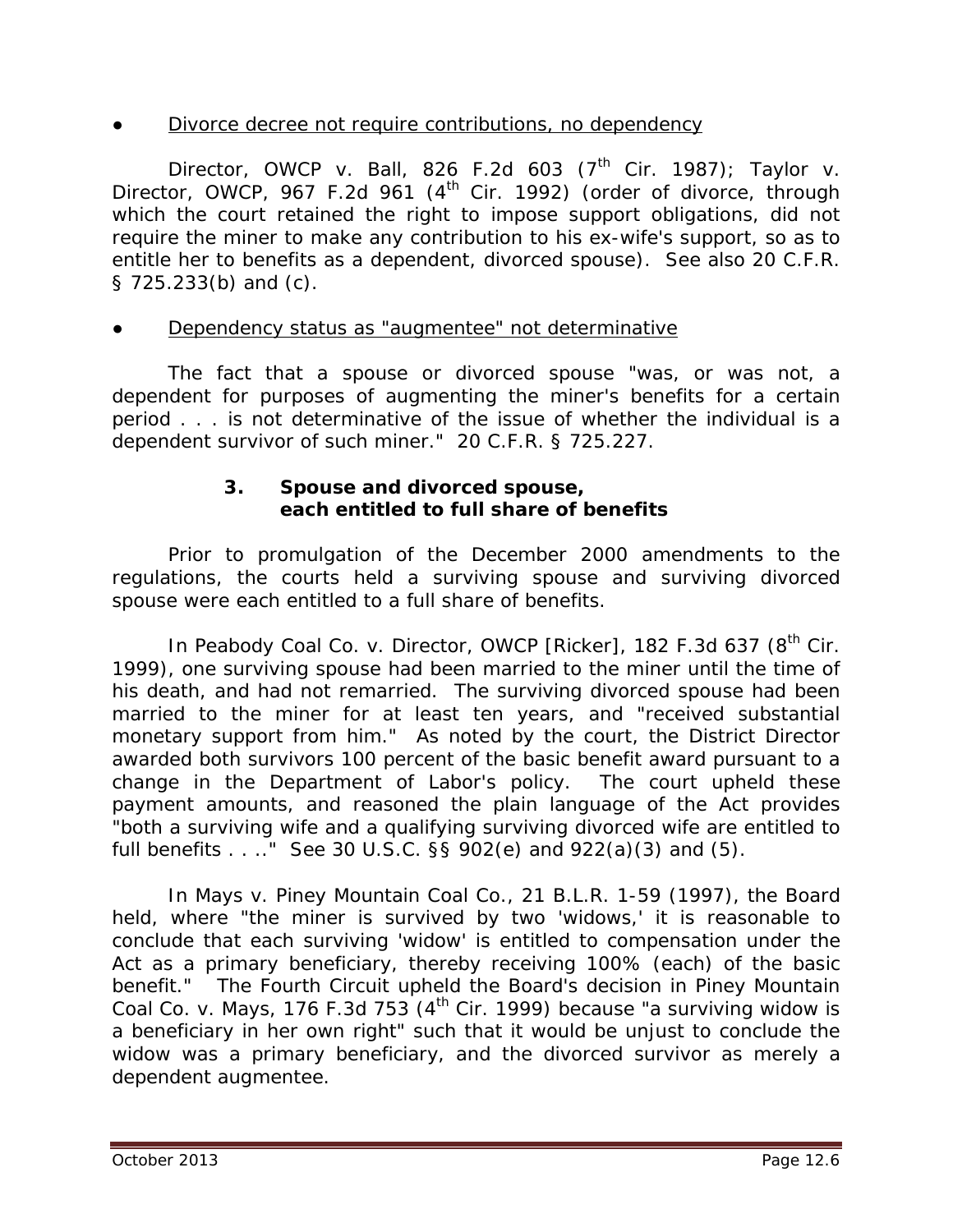The amended regulations codified these decisions, and provide the following at 20 C.F.R. § 725.212:

(b) If more than one spouse meets the conditions of entitlement prescribed in paragraph (a), then each spouse will be considered a beneficiary for purposes of section 412(a)(2) of the Act without regard to the existence of any other entitled spouse or spouses.

20 C.F.R. §§ 725.212(b) and 725.537.

#### **B. Child**

A child is not entitled to benefits as a survivor for any month for which a miner, or the surviving spouse or surviving divorced spouse, establishes entitlement to benefits. 20 C.F.R. § 725.218(b). Rather, an award of benefits to the miner, the surviving spouse, or the surviving divorced spouse may be augmented for a dependent child. 20 C.F.R. §§ 725.208 and 725.209. If there is no surviving spouse or surviving divorced spouse entitled to benefits, then the child may receive survivor's benefits if s/he meets the criteria for entitlement, including relationship and dependency.

## **1. Relationship to the miner**

Under 20 C.F.R. § 725.220, an individual is considered a child of a beneficiary (*i.e.* a miner, or a surviving spouse or surviving divorced spouse who is entitled to benefits at the time of death) if:

(a) The courts of the State in which such beneficiary is domiciled (see § 725.231) would find, under the law that would apply in determining the devolution of the beneficiary's intestate personal property, that the individual is the beneficiary's child; or

(b) Such individual is the legally adopted child of such beneficiary; or

(c) Such individual is the stepchild of such beneficiary by reason of a valid marriage of such individual's parent or adopting parent to such beneficiary; or

(d) Such individual does not bear the relationship of child to such beneficiary under paragraph (a), (b), or (c) of this section, but would, under State law, have the same right as a child to share in the beneficiary's intestate personal property; or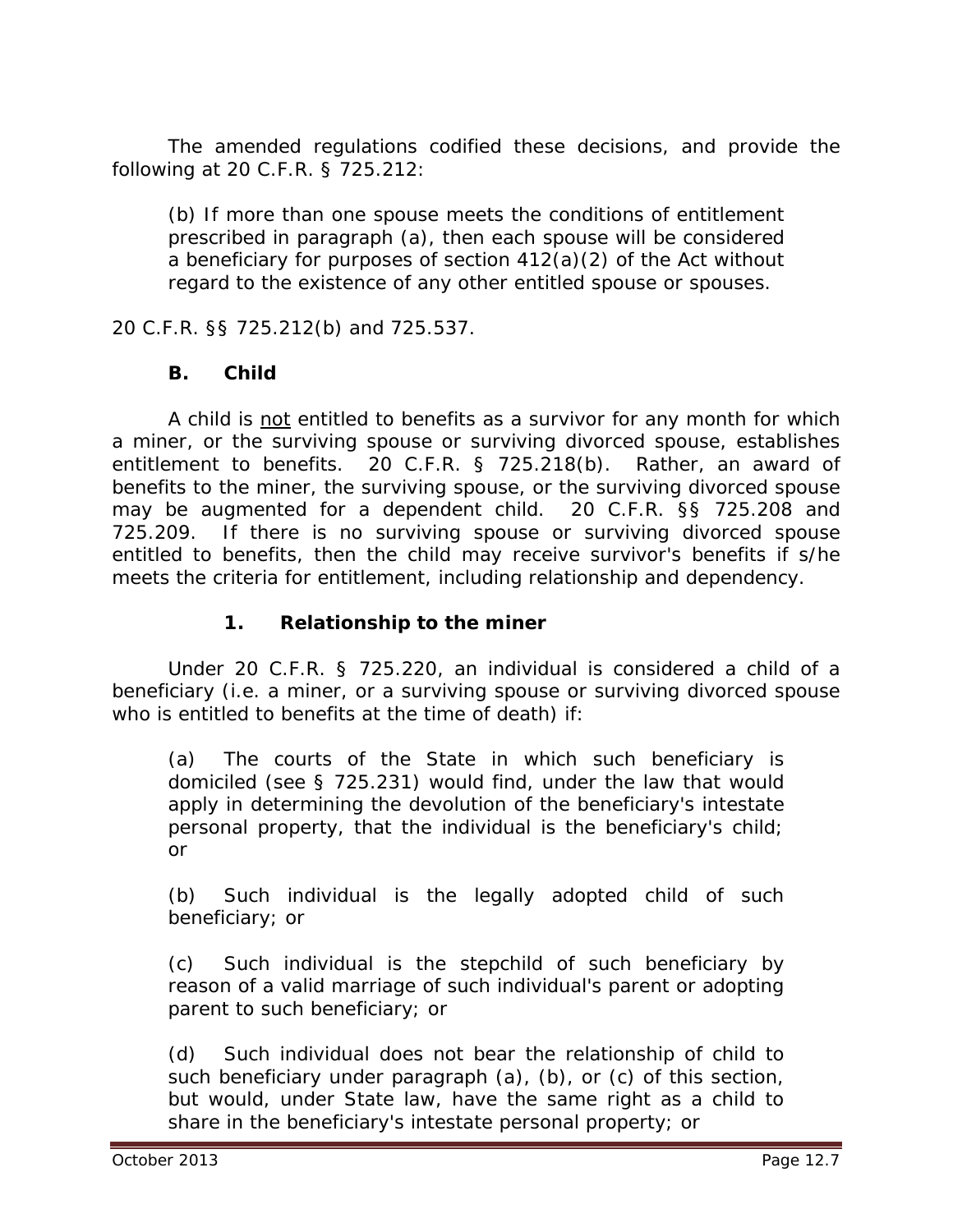(e) Such individual is the natural son or daughter of a beneficiary but does not bear the relationship of child to such beneficiary under paragraph (a), (b), or (c) of this section and is not considered to be the child of the beneficiary under paragraph (d) of this section, such individual shall nevertheless be considered to be the child of such beneficiary if the beneficiary and the mother or father, as the case may be, of such individual went through a marriage ceremony resulting in a purported marriage between them which but for the legal impediment (see § 725.230) would have been a valid marriage; or

(f) Such individual is the natural son or daughter of a beneficiary but does not have the relationship of child to such beneficiary under paragraph (a), (b), or (c) of this section, and is not considered to be the child of the beneficiary under paragraph (d) or (e) of this section, such individual shall nevertheless be considered to be the child of such beneficiary if:

(1) Such beneficiary, prior to his or her entitlement to benefits, has acknowledged in writing that the individual is his or her son or daughter, or has been decreed by a court to be the father or mother of the individual, or has been ordered by a court to contribute to the support of the individual (see § 725.233(a)) because the individual is a son or daughter; or

(2) Such beneficiary is shown by satisfactory evidence to be the father or mother of the individual and was living with or contributing to the support of the individual at the time such beneficiary became entitled to benefits.

20 C.F.R. § 725.220.

#### **a. Paternity issues, state law controls**

In *Varney v. Steven Lee Enterprises, Inc.*, 23 B.L.R. 1-213 (2006), [1](#page-7-0) the Board held, in determining issues of paternity, the law of the state where the miner is domiciled at the time of adjudication controls the issue of determining whether paternity is established. Here, DNA testing

<span id="page-7-0"></span><sup>1</sup> This decision was originally issued as "unpublished." However, by *Order* dated July 28, 2006, the Board decided to publish the decision.  $\overline{a}$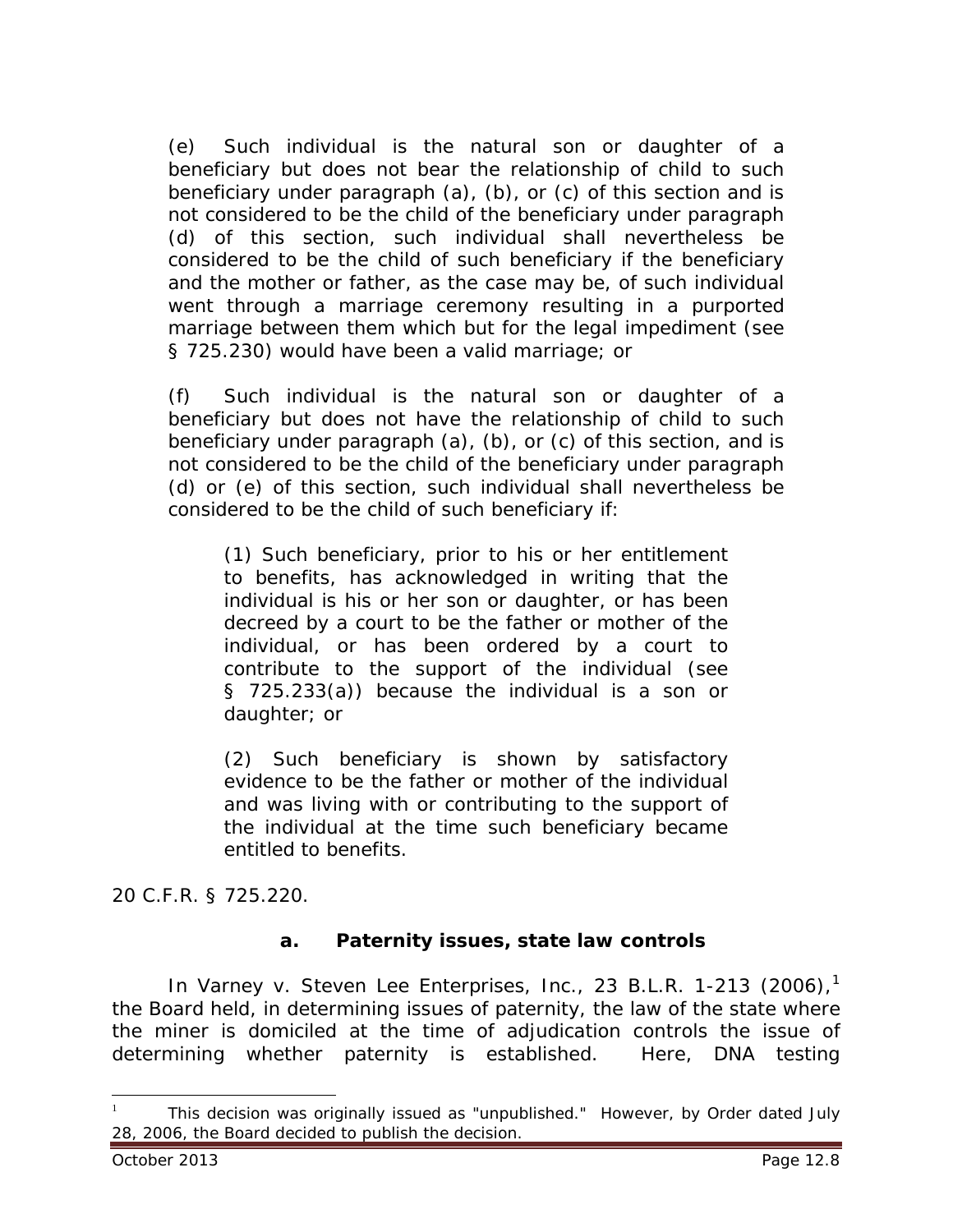demonstrated the miner's son was the father of the child and, although the miner was listed as the child's father on the birth certificate as well as in a subsequent divorce decree, the Board held the child was not entitled to benefits under the Act as:

Applicable Kentucky statutory law and precedent . . . establish that genetic testing with statistical probability equal to or exceeding 99% for paternity, which is present here, . . . is dispositive of the paternity issue where, as in the instant case, claimant has proffered no evidence tending to rebut the presumption of paternity in favor of the miner's son, . . .. (state citations omitted). Consequently, the Administrative Law Judge erred in finding that claimant is a 'child' of the deceased miner . . . notwithstanding the uncontroverted genetic testing evidence of record showing (the miner's son) to be claimant's father, because 'the courts have no discretion in these instances.'

*Id.* at 1-219.

#### **b. Adoption**

In *Blair v. R&E Coal Co.*, 20 B.L.R. 1-15 (1996) (on recon.), benefits may be augmented for the survivor of a miner who adopted a child after the miner's death. In so holding, the Board held the "relationship test" was satisfied upon legal adoption of the child and, because the child is unmarried and under 18 years of age, the child also satisfies the "dependency test."

## **2. Dependency on the miner**

#### **a. Generally**

Once it is determined that an individual is the child of the miner, a finding must be made regarding the child's dependency. Twenty C.F.R. § 725.221 provides:

For the purposes of determining whether a child was dependent upon a deceased miner, the provisions of § 725.209 shall be applicable, except that for purposes of determining eligibility of a child who is under a disability as defined in section 223(d) of the Social Security Act, such disability must have begun before the child attained age 22, or in the case of a student, before the child ceased to be a student.

20 C.F.R. § 725.221.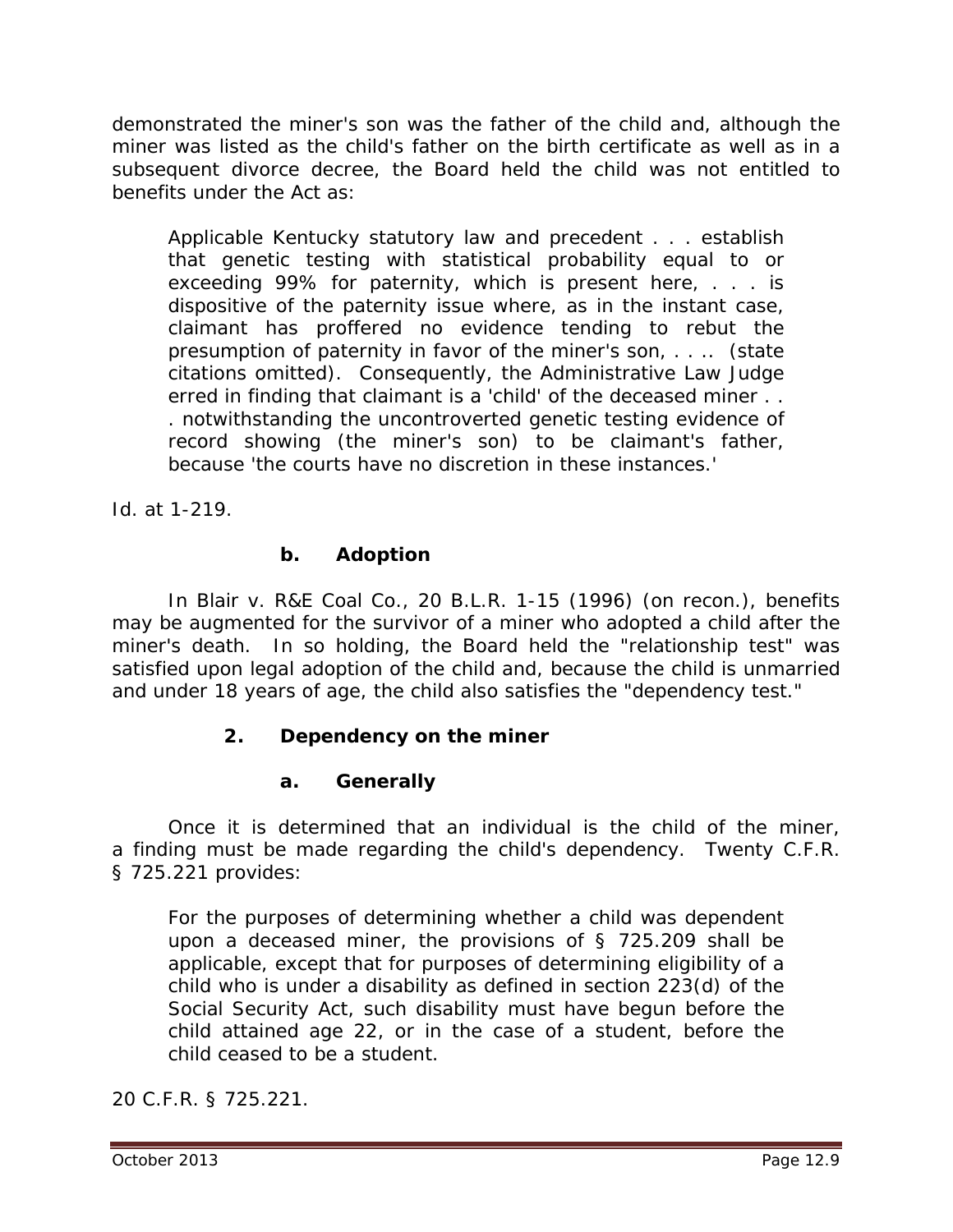#### **a. Dependency status as "augmentee" not determinative**

The mere fact that a child "was, or was not, a dependent for purposes of augmenting the miner's benefits . . . is not determinative of the issue of whether the individual is a dependent survivor of such miner." 20 C.F.R. § 725.227.

## **3. Disabled child, special issues**

## **a. "Disabled" child, defined**

A "disability" is defined as "the inability to engage in substantial gainful activity by reason of any medically demonstrable physical or mental impairment." Therefore, medical evidence must be produced to establish disability, and a claimant's statements, standing alone, are insufficient to meet the burden of proof. *Tackett v. Director, OWCP*, 10 B.L.R. 1-117 (1987). In determining eligibility for survivor's benefits for a *disabled* child, as defined at Section 223(d) of the Social Security Act, such disability must begin before the child attains the age of [2](#page-9-0)2 years<sup>2</sup> or, in the case of a student, before the child ceases to be a student. *Lupasky v. Director, OWCP*, 7 B.L.R. 1-532 (1984).

#### **b. Distinction between "augmentee" and "survivor"**

In the case of an augmentee to a survivor's claim, as defined at 20 C.F.R. § 725.209, there is no age requirement for the disabled child. *Wallen v. Director, OWCP,* 13 B.L.R. 1-64 (1989).

The Board reviewed the distinction between the claim of a disabled child as a "survivor," and as an "augmentee." In *Hite v. Eastern Associated Coal Co.*, 21 B.L.R. 1-46 (1997), the Board noted "there are differing standards for the adult disabled child as an augmentee [Section 725.209] and the adult disabled child who seeks benefits in his/her own right [Section 725.221]." The provisions at 20 C.F.R. § 725.221 provide the following:

For the purposes of determining whether a child was dependent upon a deceased miner, the provisions of § 725.209 shall be applicable, except that for purposes of determining the eligibility of a child who is under a disability as defined in section 223(d) of

 $\overline{a}$ 

<span id="page-9-0"></span><sup>2</sup> The amended regulations changed the age from 18 years to 22 years. 20 C.F.R. § 725.221.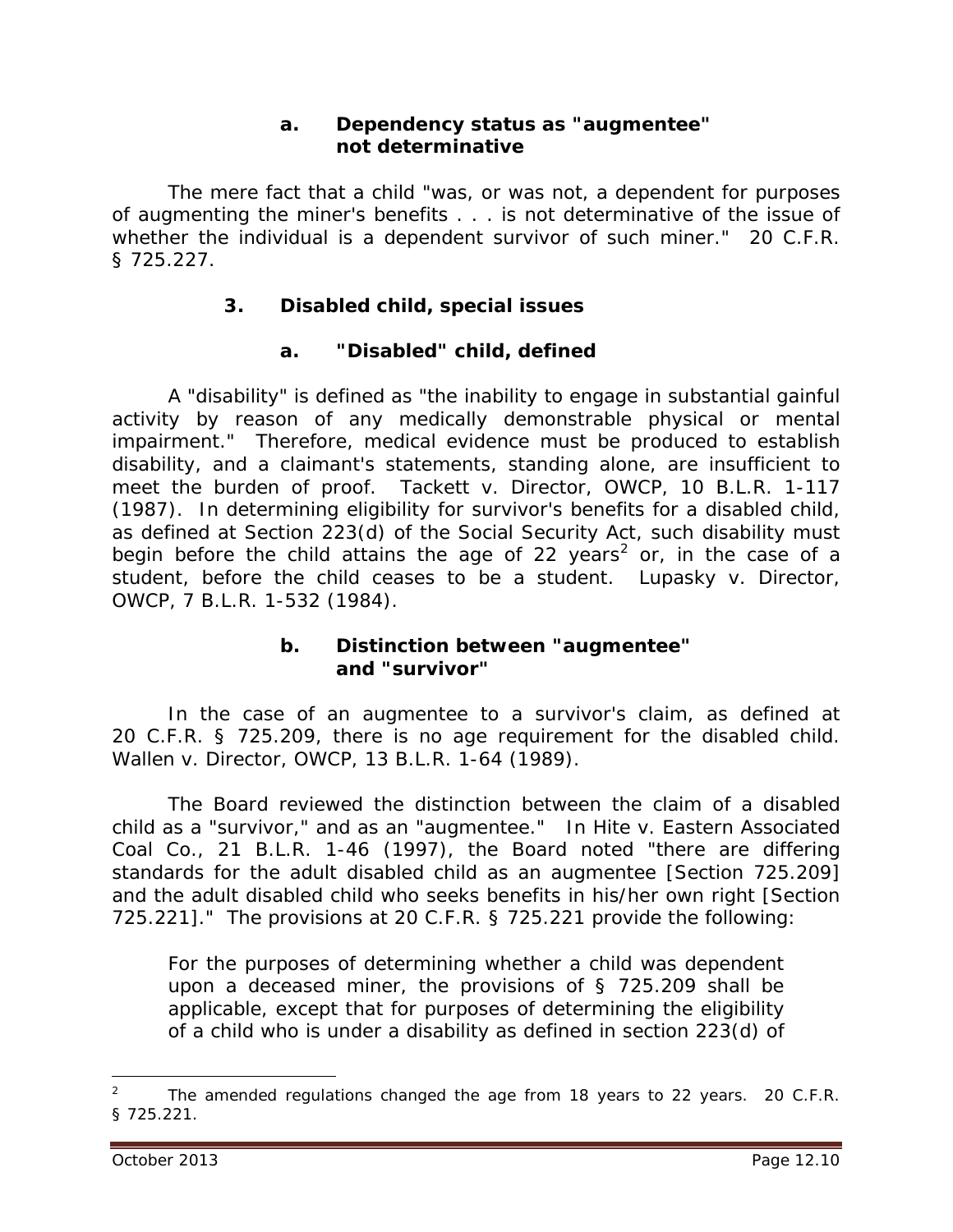the Social Security Act, such disability must have begun before the child attained age 18, $3$  or in the case of a student, before the child ceased to be a student.

The Board held, "After considering the legislative history of the pertinent provisions of the Social Security Act . . . the child as a dependent and augmentee under 20 C.F.R. § 725.209 remains unfettered by the age cut-off requirement mandated in 20 C.F.R. § 725.221 for the disabled adult child who seeks benefits in his/her own right."

## **c. Retroactive benefit award**

In *Adler v. Peabody Coal Co.*, 22 B.L.R. 1-43 (2000), Employer argued due process barred the award of retroactive benefits. Specifically, from 1981 to 1996, Employer maintained it reasonably relied on an Administrative Law Judge's 1988 finding that Claimant did not qualify as a dependent. As a result, Employer did not develop evidence between 1988 and 1996, "and thus could not present a meaningful defense thereafter regarding claimant's condition."

Citing to *Lane Hollow Coal Co. v. Director, OWCP [Lockhart]*, 137 F.3d 799 (4th Cir. 1998) and *Venicassa v. Consolidation Coal Co.*, 137 F.3d 197  $(3<sup>rd</sup>$  Cir. 1998), Employer argued it was irreparably prejudiced, and it should be dismissed as the responsible operator with liability transferred to the Black Lung Disability Trust Fund (Trust Fund). The Board found Employer's arguments were without merit as Employer was "timely notified of its potential liability for benefits in the miner's and widow's claims, which listed claimant as a dependent, disabled adult child . . . and was again timely notified when claimant filed her application for survivor's benefits . . .." The Board further noted Employer was afforded notice and an opportunity to be heard before the Administrative Law Judge, at which time Employer "fully presented its case . . .."

#### **d. Remarriage of disabled child, effect of**

In *Sullenberger v. Director, OWCP*, 22 B.L.R. 1-54 (2000), an adult disabled child of a deceased miner was awarded benefits by the District Director. The survivor subsequently informed the District Director of his marriage to another disabled individual, and the payment of black lung benefits was suspended by the District Director. Six years after the suspension of his benefits, Claimant requested, in writing, a reinstatement of benefits. The District Director denied the request as an untimely petition for

 $\overline{a}$ 

<span id="page-10-0"></span><sup>3</sup> *See* footnote 2.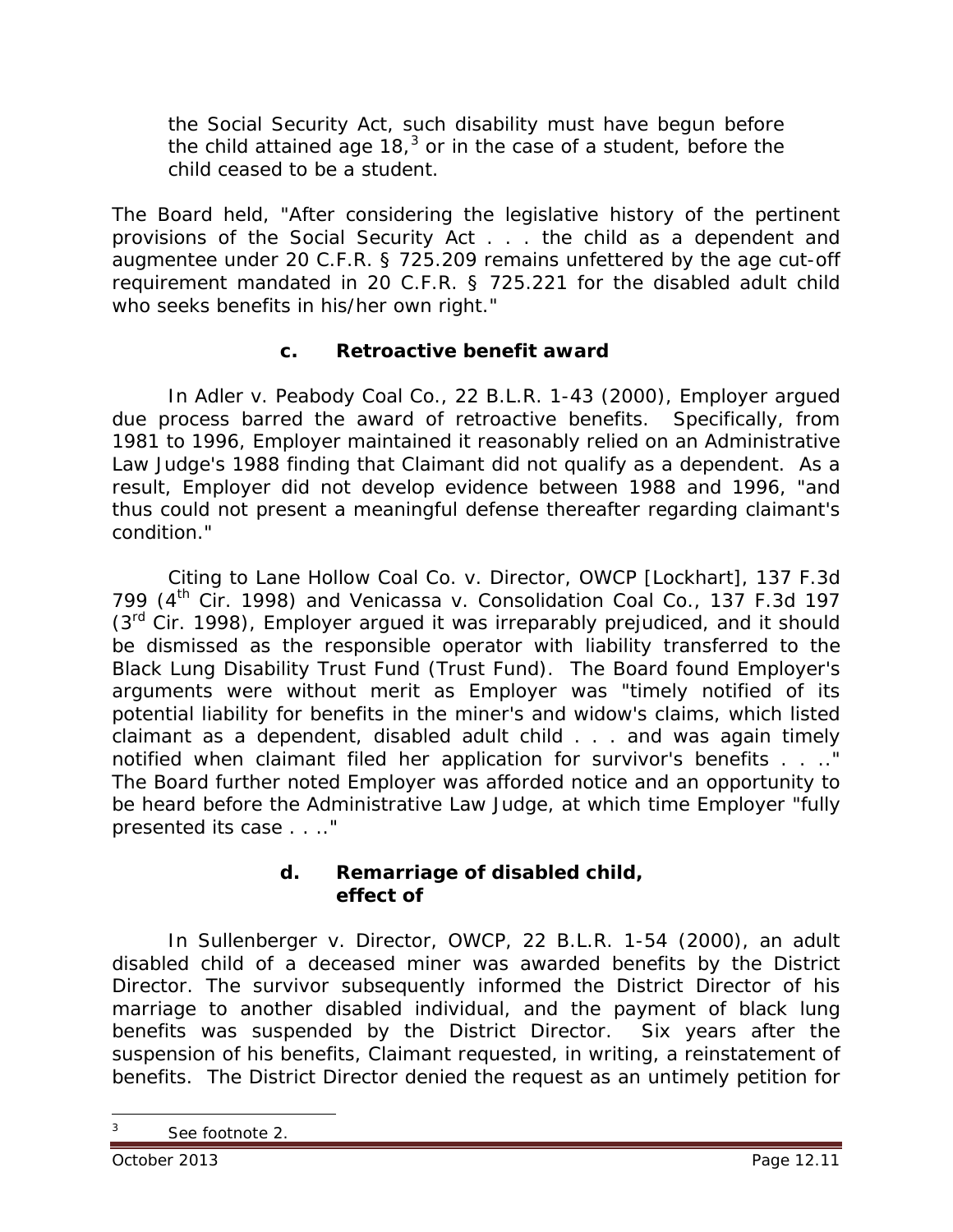modification under 20 C.F.R. § 725.310 because Claimant's letter was received more than one year after the suspension of the benefits. A hearing was requested, and the Administrative Law Judge concluded, by unilaterally suspending Claimant's benefits, the District Director violated the hearing procedure requirements at 20 C.F.R. § 725.532(a). As a result, the Administrative Law Judge considered the request for reinstatement *de novo*, and not as a petition for modification. The Board agreed with the Administrative Law Judge's ruling in this regard.

After a hearing, the Administrative Law Judge determined benefits were properly suspended pursuant to 30 U.S.C. § 922(a)(3) because Claimant was married. Claimant argued, however, since his wife also was disabled, and he continued to rely on his parents for financial support, his benefits should be reinstated. The Board disagreed. It reasoned the Act's language "contains no exceptions and provides for no such inquiry; the test is simply whether or not a claimant is married." The Board further rejected Claimant's argument that Section 922(a)(3) of the Act "creates a suspect classification and violates claimant's right to freely exercise his religion" as the statutory provision is rationally based and generally applicable.

In *Adler v. Peabody Coal Co.*, 22 B.L.R. 1-43 (2000), Employer argued Claimant's marriage "forever terminated her dependency status" for purposes of augmented and survivor's benefits. The Board disagreed, and held the Act does not preclude entitlement of a disabled child "who is 'unmarried' by reason of divorce." Because Claimant in *Adler* was divorced prior to filing of the miner's claim, the Administrative Law Judge properly found she was "unmarried" at the relevant times—"from the date of the miner's and then his widow's entitlement to benefits until their respective deaths . . . and that claimant remained unmarried thereafter." *Compare Kidda v. Director, OWCP*, 7 B.L.R. 1-202 (1984), *aff'd.*, 769 F.2d 165 (3rd Cir. 1985), *cert. denied*, 475 U.S. 1096 (1986) (noting a "congressional understanding that only those children who suffer from a permanent and total disablement and thus have been continuously disabled from an age earlier than the age of their independence would be eligible for benefits"; re-entitlement to survivor's benefits under 20 C.F.R. § 725.221 by an adult disabled child not permitted when the disability of the unmarried adult child of a deceased miner reemerges after a period of substantial gainful employment).

#### **e. How is "disability" determined?**

The Board appears to apply a higher standard for establishing "disability" of a child seeking survivor's benefits as compared to a miner or survivor seeking augmented benefits for a disabled child. On review, of the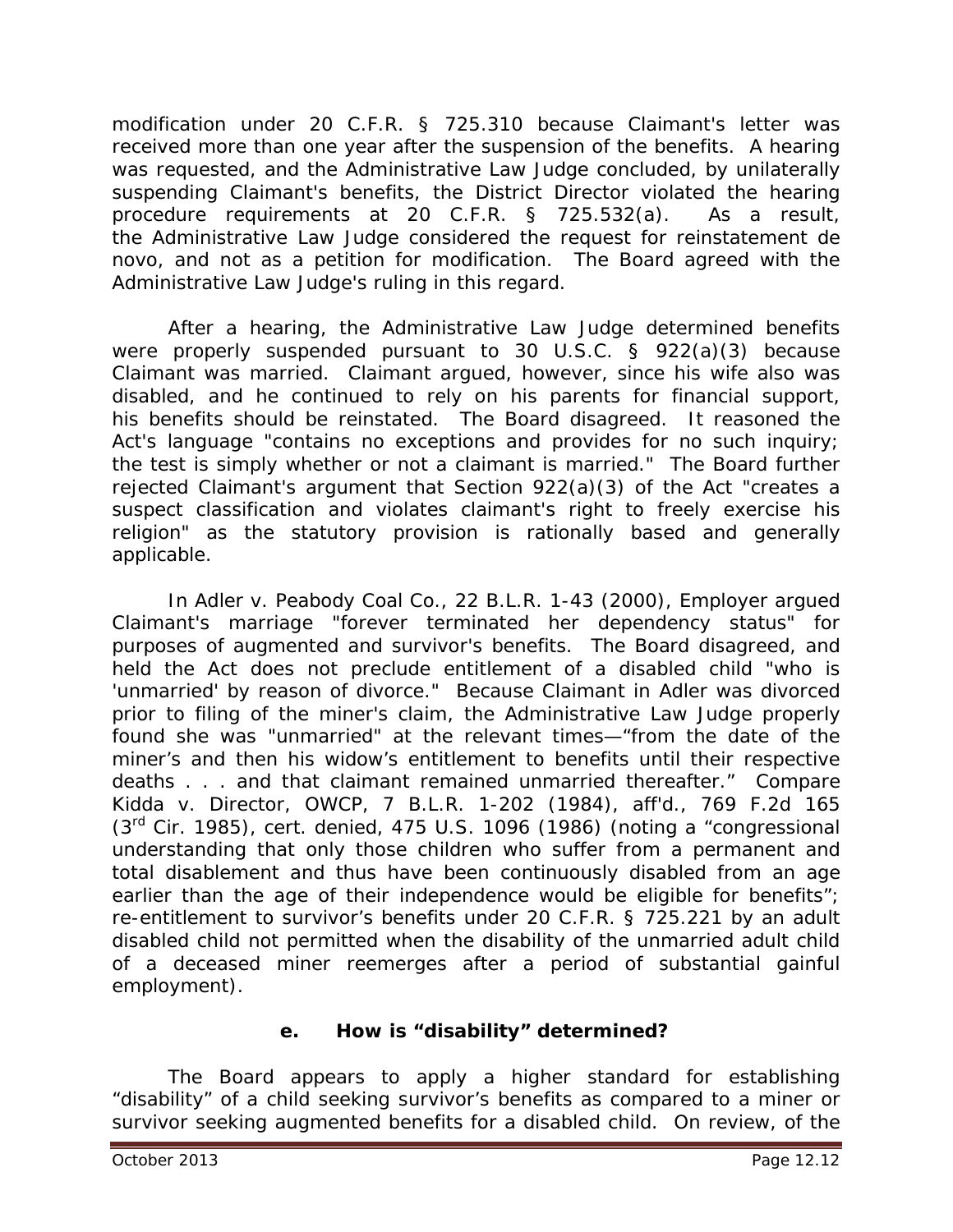legislative history regarding benefits for disabled children, the Board in *Wallen v. Director, OWCP*, 13 B.L.R. 1-64 (1989) stated the following:

Although the reasoning for distinguishing between the disabled adult child as an augmentee and the surviving disabled child who seeks entitlement in its own right is not clearly expressed in the legislative history, various bases for this distinction may be discerned.

. . .

It would be reasonable for Congress to be willing to extend benefits to surviving children and collateral relatives with stricter requirements than had been established for such relatives as augmentees on the claim of the miner, whose benefits would be augmented to aid in his expenses incurred for maintenance of dependent augmentees.

#### *Id.* at 1-67.

In *Adler v. Peabody Coal Co.*, 22 B.L.R. 1-43 (2000), a disabled child requested benefits both: (1) as an augmentee of her mother who was receiving survivor's benefits pursuant to 20 C.F.R. § 725.209; and (2) as the disabled adult child survivor of the miner pursuant to 20 C.F.R. § 725.221. The Board held a prior Administrative Law Judge's finding of no dependency was *dicta* because he ultimately denied benefits on the merits and, as a result, collateral estoppel was inapplicable.

In determining whether Claimant was disabled, the Board noted her eligibility for, and receipt of, Social Security disability benefits was of record, and the Social Security definition of "disability" at 20 C.F.R. Part 404, Subpart P, Appendix 1 is incorporated by the black lung regulations at 20 C.F.R. §§ 725.209(a)(2)(ii) and 725.221 to determine eligibility for benefits under the Act. Upon review of the record, the Board determined the Administrative Law Judge properly credited Claimant's treating physician, who "observed claimant during examinations performed over a more than twenty-five year period," and found Claimant to be disabled, over the contrary opinion of Employer's examining physician. Specifically, the Board noted:

In the present case, while it is undisputed that claimant meets the relationship test, employer asserts that claimant is not disabled. Specifically, employer maintains that the administrative law judge mechanistically credited the opinion of claimant's family physician, Dr. Givens, over the contrary opinion of employer's expert, Dr. Dill, and also failed to give reasons for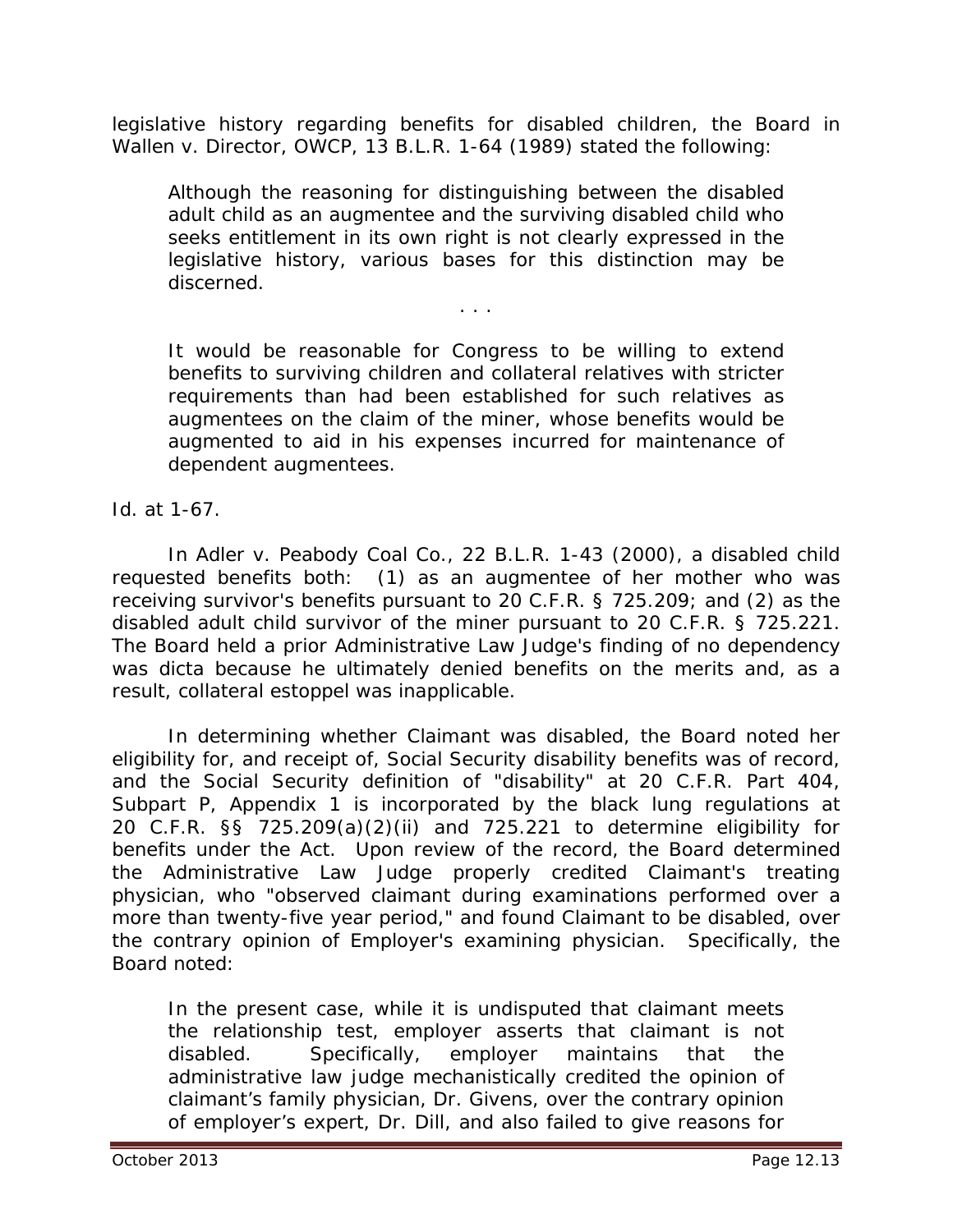his credibility determinations. Employer also argues that the administrative law judge discussed the evidence in general terms without explicit reference to the applicable statutory provisions, and that rather than determining *de novo* whether claimant is under a disability as defined in Section 223(d) of the Social Security Act, 42 U.S.C. § 423(d), the administrative law judge merely assumed that claimant was disabled based on the findings of the Social Security Administration (SSA), which employer maintains are not binding on it inasmuch as employer did not have the opportunity to present evidence or participate in the SSA proceedings. Employer's arguments are without merit.

*Id.* at 1-49. Here, the Board noted, "[C]laimant's eligibility for and receipt of Social Security disability benefits is of record, and the regulations use the Social Security definition, *see* 20 C.F.R. §§ 725.209(a)(2)(ii), 725.221, to determine eligibility for black lung benefits." *Id.* at 1-50.

On the other hand, in *Campbell v. Tennessee Coal Co.*, 2007 WL 7629321, BRB No. 06-0584 BLA (Apr. 27, 2007) (unpub.), a claim involving augmented benefits under 20 C.F.R. § 725.209 (and not a separate claim for survivor's benefits by the disabled child), the Administrative Law Judge properly held:

Social Security records indicate that (the miner's) son is disabled and receives Social Security benefits under the Supplemental Security Income Program. (citation omitted) I find (the miner) has two dependents for purposes of augmentation, his wife and his adult son.

*Slip op.* at 2. In affirming the decision of the Administrative Law Judge, the Board noted:

Employer argues initially that the administrative law judge erred in finding that claimant's benefits should be augmented on behalf of his adult son where there is no medical evidence in the record establishing that the son is disabled. This contention is without merit.

*Slip op.* at 2. The Board held:

Because the SSA document is of record and contains statements that SSA determined claimant's adult son to be disabled and that he is receiving SSI benefits, we affirm the administrative law judge's finding that claimant's adult son met the disability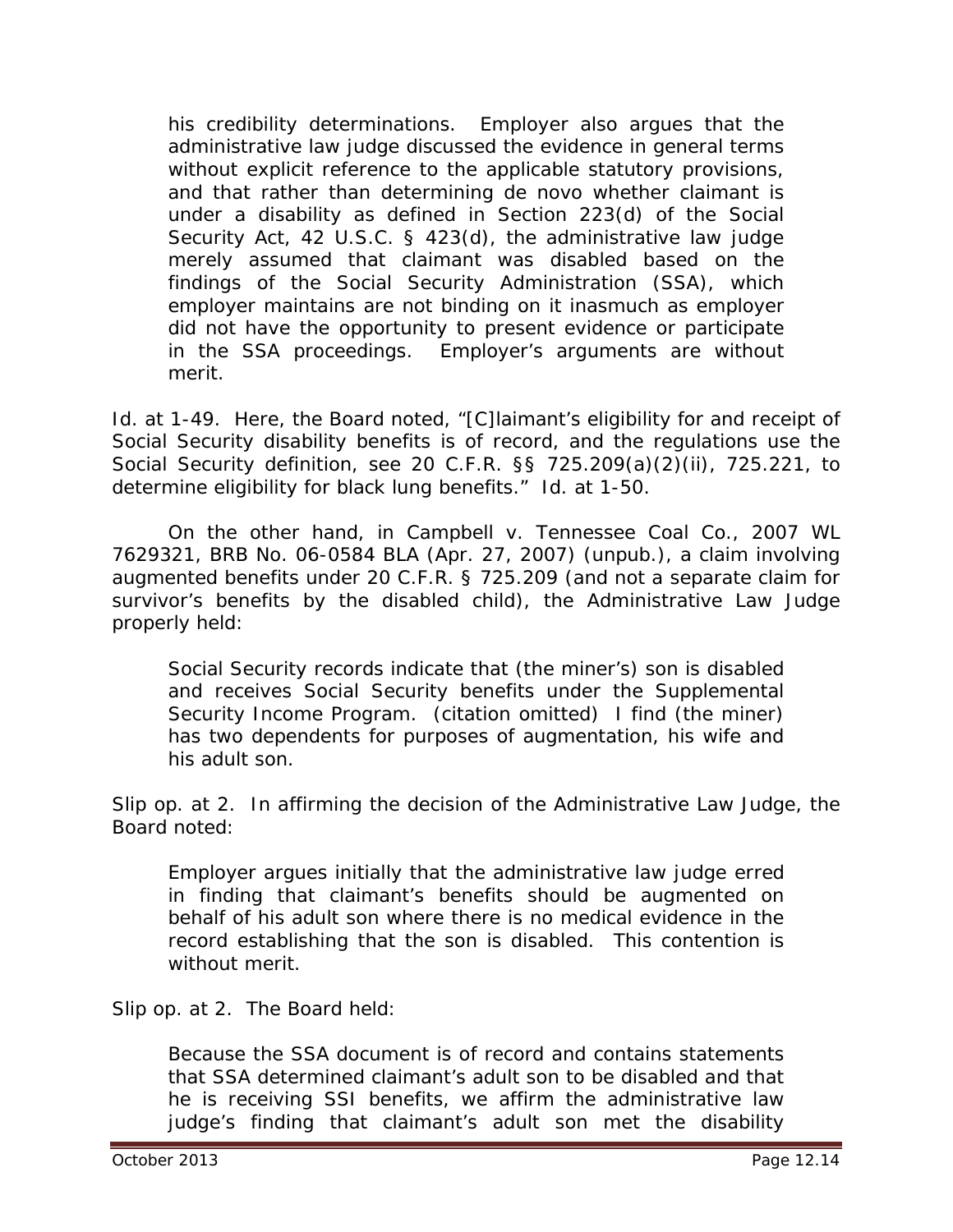requirement as her finding is consistent with the language of Section 725.209 and is supported by substantial evidence.

*Slip op.* at 2.

In *Campbell*, Employer cited to the Board's decision in *Tackett v. Director, OWCP*, 10 B.L.R. 1-117 (1987) as support for its position "that medical evidence must be produced to establish disability, and the claimant's statements, standing alone, are insufficient to meet the burden of proof." The Board disagreed and carefully noted:

*Tackett* concerned the administrative law judge's application of 20 C.F.R.§ 725.221, which sets forth the criteria relevant to claims for survivor's benefits filed by adult children.

Because the *Campbell* claim involved augmentation of benefits in a living miner's claim for his disabled son under 20 C.F.R. § 725.209, the Board concluded, "[I]n light of the fact that the record herein contains documentary evidence of an SSA determination that claimant's adult son is under a disability as defined in section 223(d) of the Social Security Act," the miner was entitled to augmented benefits by reason of his disabled son.

## **C. Parent, brother, or sister**

Twenty C.F.R. §§ 725.222-725.225 set forth the requirements of eligibility of parents and siblings as survivors. Surviving dependent parents are only entitled to benefits where there is no surviving spouse or child. Surviving dependent siblings are only entitled to benefits where there is no surviving spouse, child, or parent. 20 C.F.R. § 725.201(a)(4).

## **D. Multiple survivors**

More than one child may qualify as a dependent of a miner, and may file a claim for benefits. In such cases, Section 412(a)(3) of the Act, at 30 U.S.C. § 912(a)(3), provides benefits shall be divided equally among eligible children.

Pursuant to 20 C.F.R. § 725.537, multiple survivors are not each entitled to the maximum amount of benefits, and it states the following:

Beginning with the month in which a person other than a miner files a claim and becomes entitled to benefits, the benefits of the persons entitled to benefits with respect to the same miner, are adjusted downward, if necessary, so that no more than the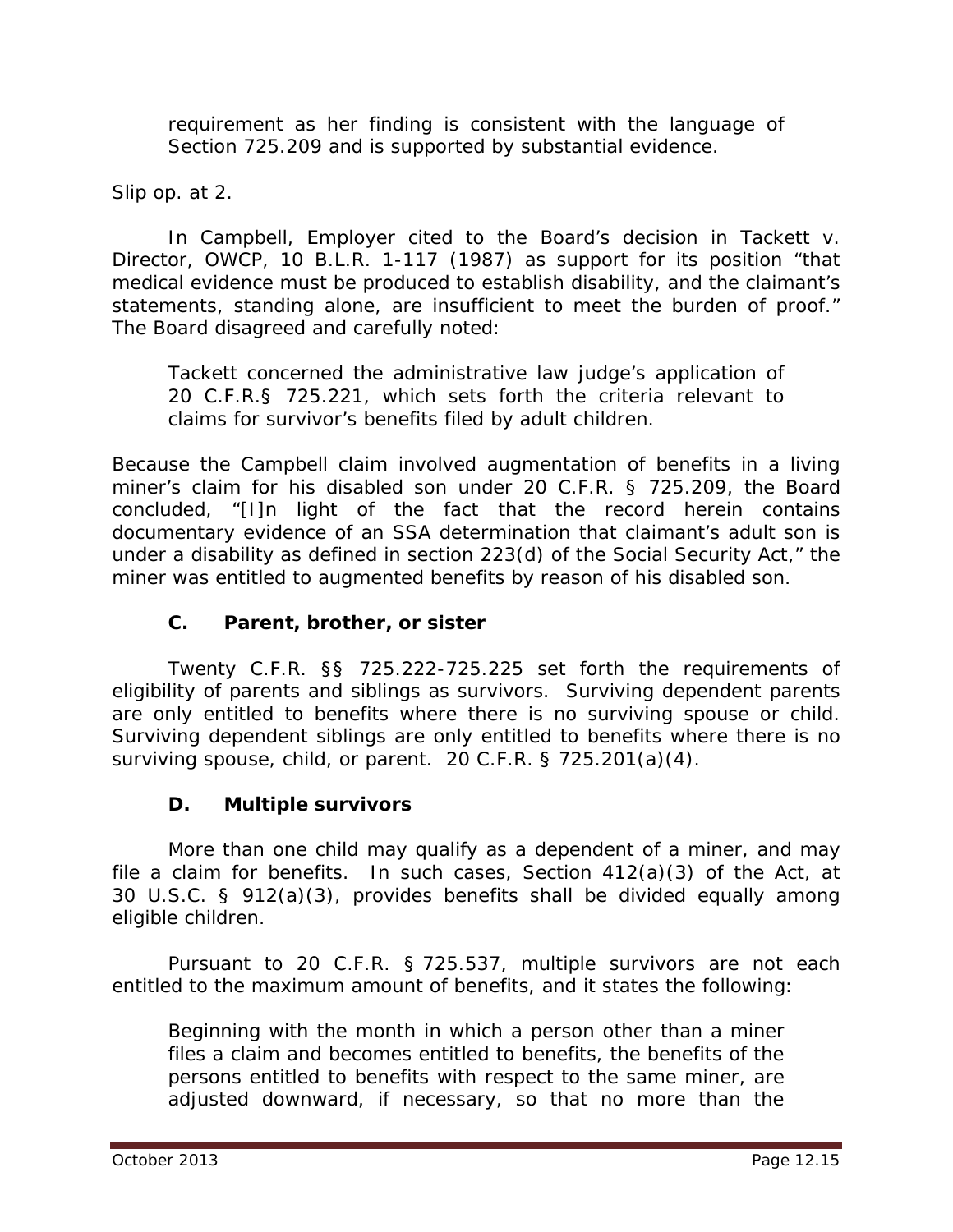permissible amount of benefits (the maximum amount for the number of beneficiaries involved) will be paid.

20 C.F.R. § 725.537.

This section was originally interpreted to mean that a surviving spouse and a surviving divorced spouse are not each entitled to the same full award of benefits on behalf of the same miner. *Kitchen v. Director, OWCP*, 11 BLR 3-270 (1988). However, the Office of Workers Compensation Programs issued a bulletin in 1992 stating it would treat both individuals "widows" entitled to full independent benefits. *See BLBA Bulletin* No. 92-4 (June 17, 1992). Eventually, the regulatory provisions at 20 C.F.R. § 725.537 were amended to provide a surviving spouse and surviving divorced spouse each are entitled to full benefits. 20 C.F.R. §§ 725.212(b) and 725.537. The remaining provisions, which apply to other types of multiple survivors, remain unchanged.

#### **III. Entitlement to survivors' benefits—considerations beyond relationship and dependency**

## **A. Surviving spouse or surviving divorced spouse**

Under 20 C.F.R. § 725.212, entitlement to benefits where an individual is the surviving spouse or the surviving divorced spouse of a miner, if such individual:

- (a) is not married;
- (b) was dependent on the miner at the pertinent time; and

(c) the deceased miner either:

(i) was receiving benefits under Section 415 or Part C of Title IV of the Act at the time of death as a result of a claim filed prior to January 1, 1982; or

(ii) is determined as a result of a claim filed prior to January 1, 1982, to have been totally disabled due to pneumoconiosis at the time of death or to have died due to pneumoconiosis. A surviving spouse or surviving divorced spouse of a miner whose claim is filed on or after January 1, 1982, must establish that the deceased miner's death was due to pneumoconiosis in order to establish entitlement to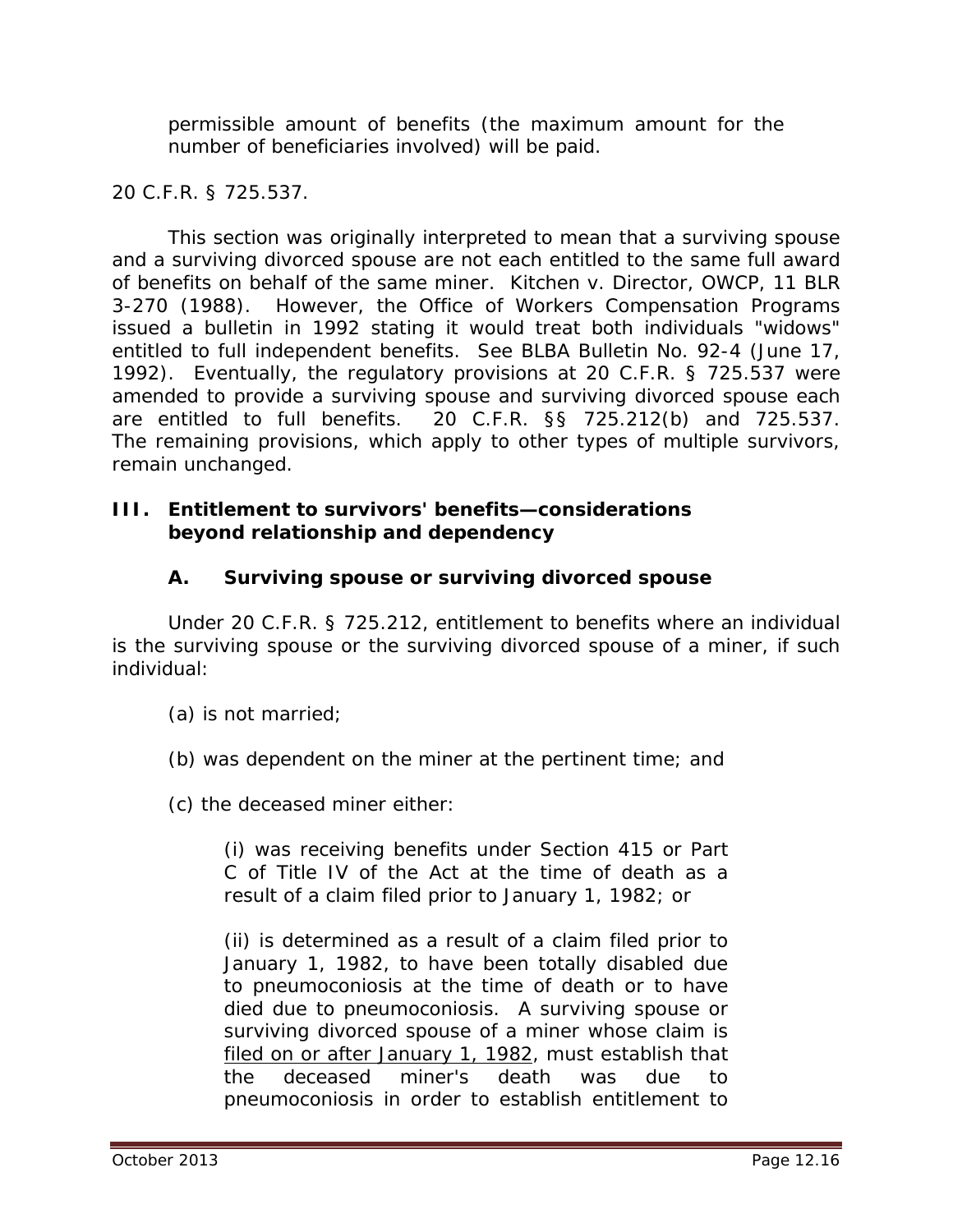benefits, except under §718.306 on a claim filed prior to June 30, 1982.

20 C.F.R. § 725.212 (emphasis added).

## **1. Period of entitlement**

A surviving spouse or surviving divorced spouse is entitled to benefits for each month beginning with the first month in which all the conditions listed above are satisfied. 20 C.F.R. § 725.213(a). The last month for which an individual is entitled to benefits is the month in which the surviving spouse or surviving divorced spouse either: (1) marries; (2) dies; or (3) qualified as the surviving spouse of a miner under 20 C.F.R. § 725.204(d), and subsequently ceased to qualify under that paragraph. 20 C.F.R. § 725.213(b).

## **2. Subsequent remarriage, effect of**

The subsequent remarriage of a miner's widow does not break the nexus to her entitlement. However, the widow cannot be married, and receive survivor's benefits at the same time. Consequently, where the widow of a miner remarries, and her second husband dies, she is eligible for benefits for the period after the second husband's death. *Perles v. Director, OWCP*, 7 B.L.R. 1-620 (1984); *Pendelton v. Director, OWCP*, 8 B.L.R. 1-242 (1984); *Kuhn v. Director, OWCP*, 7 B.L.R. 1-268 (1984). Eligibility revives in such a case because the term "widow" is defined at Section 402(e) of the Act, 30 U.S.C. § 902(e), as "the wife living with or dependent for support on the decedent at the time of his death . . . (and) who is not married."

The same reasoning applies where the widow of a miner remarries, and then divorces, her second husband. *Luchino v. Director, OWCP*, 8 B.L.R. 1-453 (1986); *Chadwell v. Director, OWCP*, 8 B.L.R. 1-495 (1986); *Mullins v. Director, OWCP*, 7 B.L.R. 1-156 (1984).

It is noted that the provisions at 20 C.F.R. § 725.213 were amended to add subsection (c) which provides the following:

A surviving spouse or surviving divorced spouse whose entitlement to benefits has been terminated pursuant to § 725.213(b)(1) may thereafter again become entitled to such benefits upon filing application for such reentitlement, beginning with the first month after the marriage ends and such individual meets the requirements of § 725.212. The individual shall not be required to reestablish the miner's entitlement to benefits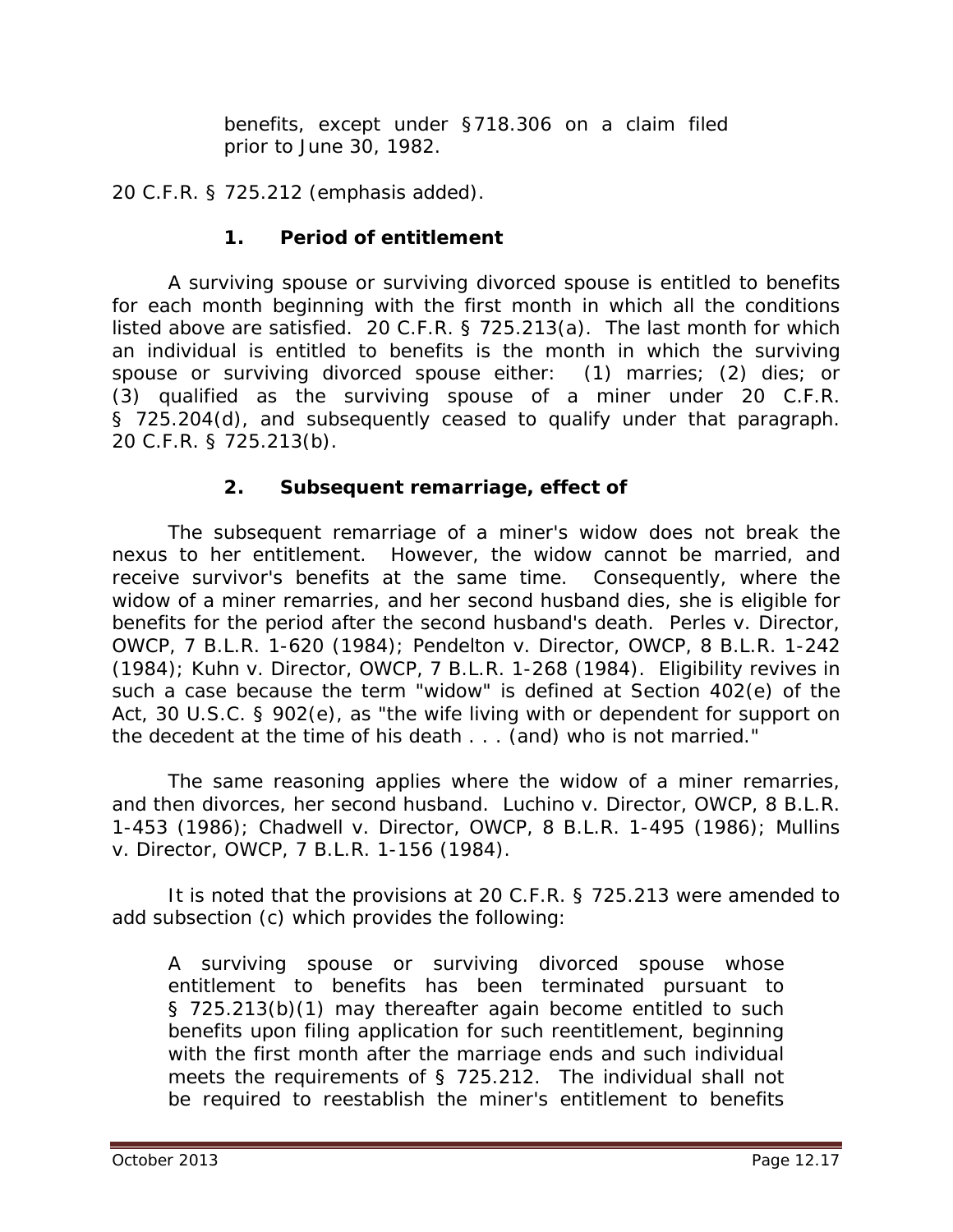$(S 725.212(a)(3)(i))$  or the miner's death due to pneumoconiosis (§ 725.212(a)(3)(ii).

20 C.F.R. § 725.213(c).

## **3. Predeceasing the miner**

Because a survivor's entitlement under the Act depends on "surviving" the miner, neither a predeceased survivor, nor his or her estate, has any cognizable right to benefits under the Act. *Kowalchick v. Director, OWCP*, 879 F.2d 1173 (3rd Cir. 1989).

#### **B. Child**

Once an individual proves that s/he is a child who was dependent on a deceased miner, such individual will be entitled to benefits if the miner:

(a) was receiving benefits under Section 415 or Part C of Title IV of the Act as a result of a claim filed prior to January 1, 1982; or

(b) is determined as a result of a claim filed prior to January 1, 1982, to have been totally disabled due to pneumoconiosis at the time of death, or to have died due to pneumoconiosis. A surviving dependent child of a miner whose claim is filed on or after January 1, 1982, must establish that the miner's death was due to pneumoconiosis in order to establish entitlement to benefits, except where entitlement is established under § 718.306 on a claim filed prior to June 30, 1982.

20 C.F.R. § 725.218(a) (emphasis added).

## **1. Period of entitlement**

An individual is entitled to benefits as a child for each month beginning with the first month in which all of the conditions of entitlement specified above are satisfied. 20 C.F.R. § 725.219(a). The last month for which such individual is entitled to such benefits is the month before the month in which any one of the following events first occurs:

- (a) The child dies;
- (b) The child marries;
- (c) The child attains the age of 18 and;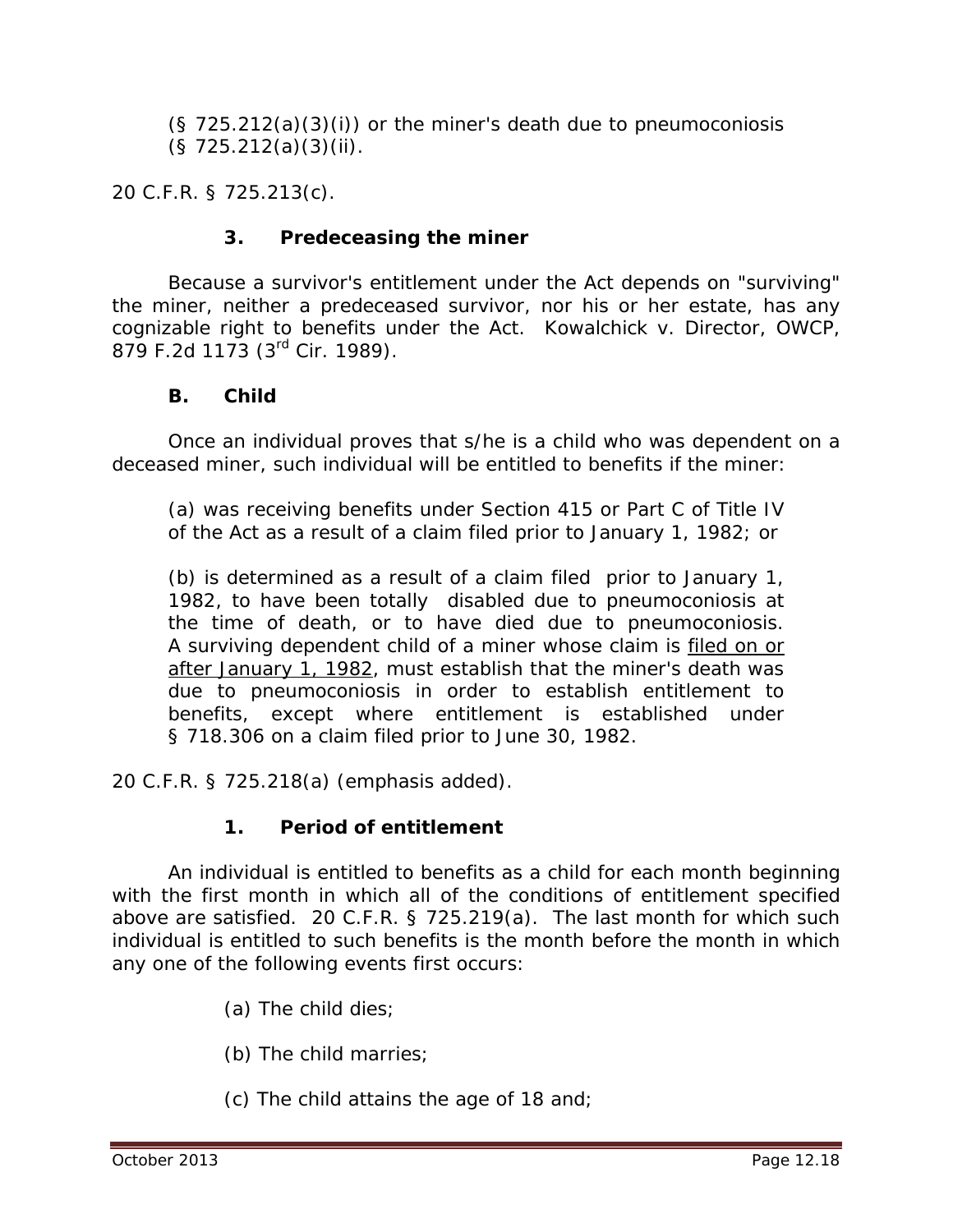(1) Is not under a disability at that time; and

(2) Is not a student (§ 725.209(b)) during any part of the month in which the child attains age 18;

(d) If the child's entitlement is based on his or her status as a student, the earlier of:

> (1) The first month during no part of which the individual is a student; or

> (2) The month in which the individual attains the age of 23 and is not under a disability at the time;

(e) If a child's entitlement is based on disability, the first month in no part of which such individual is under a disability.

20 C.F.R. § 725.219(b).

#### **2. Status as student**

Under the amended regulations, the following provisions were added to 20 C.F.R. § 725.219 regarding the duration of a child's entitlement:

(b) The last month for which such individual is entitled to such benefits is the month before the month in which any one of the following events first occurs:

**. . .**

(3) The child attains age 18; and

(i) Is not a student (as defined in § 725.209(b)) during any part of the

month in which the child attains age 18; and

(ii) Is not under a disability (as defined in § 725.209(a)(2)(ii)) at that time;

(4) If the child's entitlement beyond age 18 is based on his or her status as a student, the earlier of:

> (i) The first month during no part of which the child is a student; or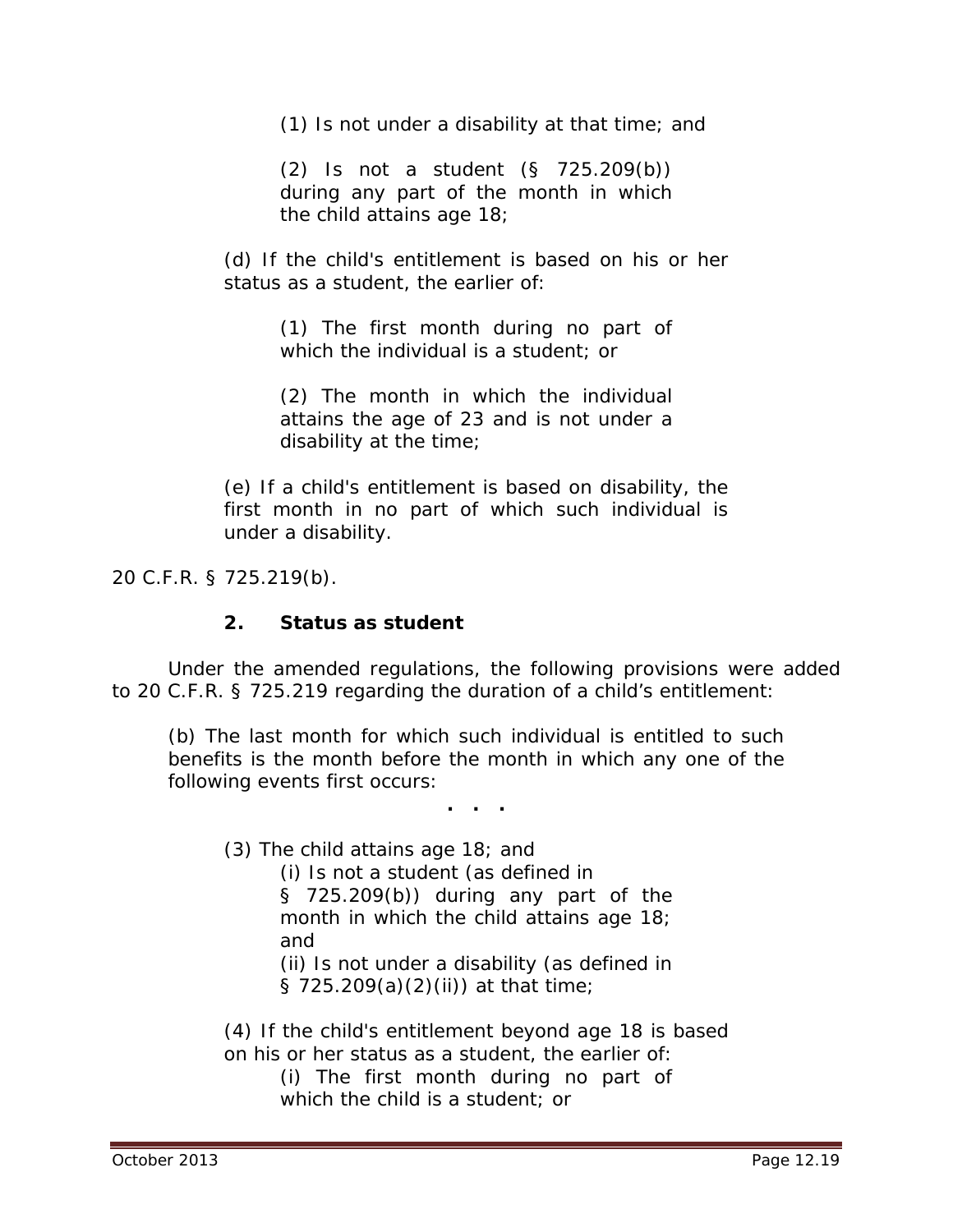(ii) The month in which the child attains age 23 and is not under a disability (as defined in  $\S$  725.209(a)(2)(ii)) at that time;

(5) If the child's entitlement beyond age 18 is based on disability, the first month in no part of which such individual is under a disability.

(c) A child whose entitlement to benefits terminated with the month before the month in which the child attained age 18, or later, may thereafter (provided such individual is not married) again become entitled to such benefits upon filing application for such reentitlement, beginning with the first month after termination of benefits in which such individual is a student and has not attained the age of 23.

(d) A child whose entitlement to benefits has been terminated pursuant to § 725.219(b)(2) may thereafter again become entitled to such benefits upon filing application for such reentitlement, beginning with the first month after the marriage ends and such individual meets the requirements of § 725.218. The individual shall not be required to reestablish the miner's entitlement to benefits (§ 725.218(a)(1)) or the miner's death due to pneumoconiosis  $(§ 725.212(a)(2)).$ 

20 C.F.R. § 725.219.

## **3. Disabled child, gainful employment precludes entitlement**

There is no re-entitlement to benefits where an individual ceases to be eligible as a disabled child for a 15-year period of time due to substantial, gainful employment, but then once again qualifies as a disabled individual. *Kidda v. Director, OWCP*, 7 B.L.R. 1-202 (1984), *aff'd.,* 769 F.2d 1651 (3rd Cir.), *cert. denied*, 106 S. Ct. 1494 (1985). *See also Turkovich v. Director, OWCP*, 7 B.L.R. 1-182 (1984); *Piccin v. Director, OWCP*, 6 B.L.R. 1-616 (1983).

## **IV. Automatic entitlement to survivors' benefits**

## **A. Where miner's claim filed prior to January 1, 1982**

Under 20 C.F.R. § 725.212, a survivor is automatically entitled to benefits if the deceased miner, as a result of the miner's claim filed prior to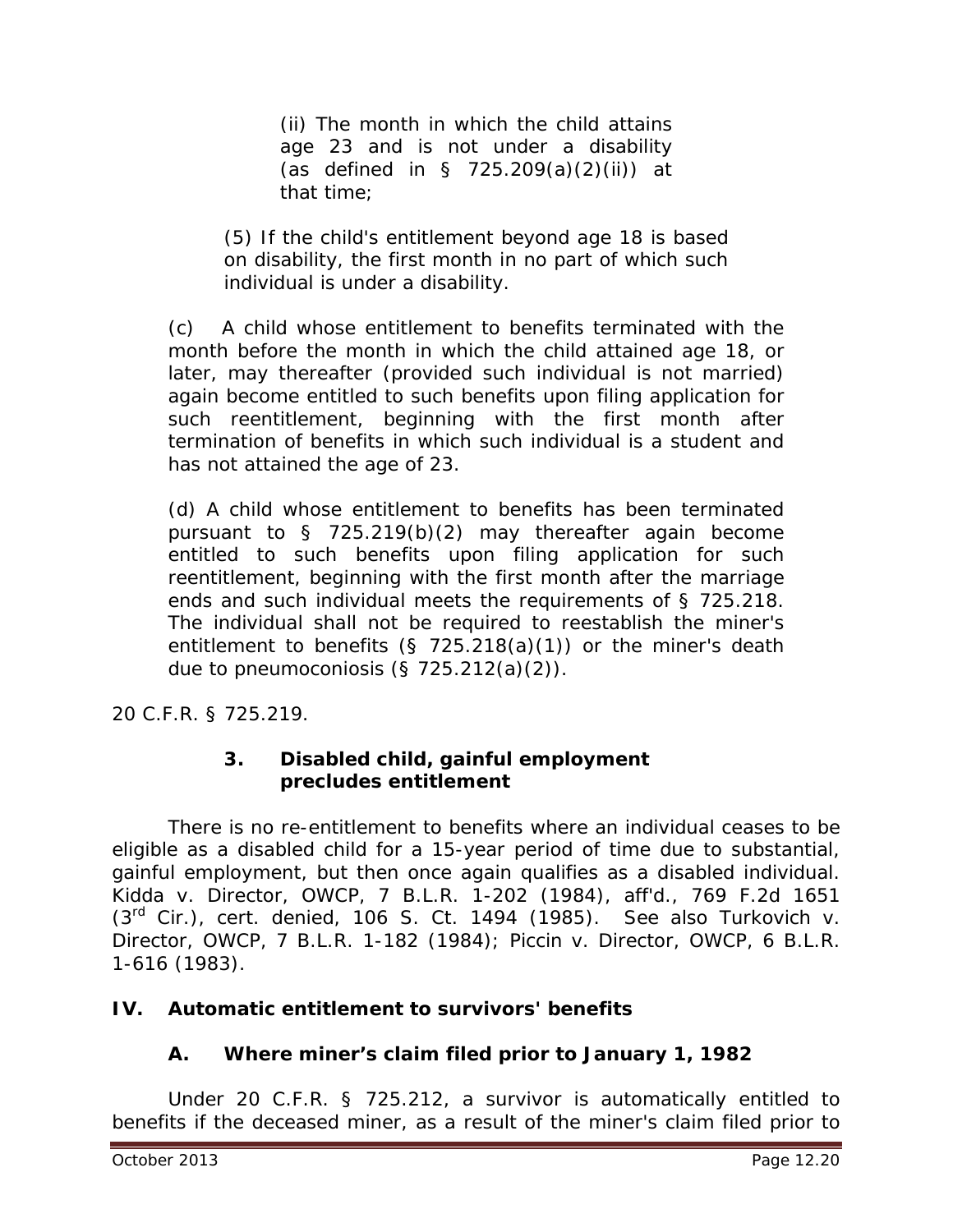January 1, 1982, was eligible for or receiving benefits under Section 415 of the Act (§ 410.490) or Part C of title IV (Parts 718 and 727) at the time of death. The survivor also is automatically entitled to benefits if, as a result of a claim filed prior to January 1, 1982, the deceased miner is determined to have been totally disabled due to pneumoconiosis at the time of death or to have died due to pneumoconiosis. 20 C.F.R. § 725.212. *See also* 20 C.F.R. § 410.200.

## **B. Where miner's claim filed on or after January 1, 1982**

The 1981 Amendments to the Black Lung Benefits Act eliminated automatic entitlement for a survivor, where no miner's claim was filed prior to January 1, 1982, or such a claim filed prior to January 1, 1982, did not result in entitlement. Under these circumstances, the survivor must establish independently that the miner's death was due to pneumoconiosis under 20 C.F.R. Part 718.

In sum, the regulations under 20 C.F.R. Parts 410 and 727 and § 410.490 provide automatic entitlement to survivors where the living miner's claim resulted in entitlement (*i.e.* the miner was adjudged totally disabled due to pneumoconiosis). Twenty C.F.R. Part 718 likewise affords automatic entitlement to survivors who filed claims on or after April 1, 1980, where the miner was awarded benefits based on a claim filed prior to January 1, 1982.

However, the regulations at 20 C.F.R. Part 718 dispensed with this avenue of entitlement for survivors' claims filed after April 1, 1980, where the miner was *not entitled* to benefits as the result of a claim filed prior to January 1, 1982. In particular, 20 C.F.R. Part 718 required that the survivor establish that the miner's death was due to pneumoconiosis. This change in the tenor of the regulations was designed to eliminate entitlement to a survivor where the miner was totally disabled due to pneumoconiosis during his or her lifetime, but died due to other causes.

#### **C. Revival of automatic entitlement for survivors' claims filed after January 1, 2005, and pending on or after March 23, 2010, where the miner was finally awarded benefits in a lifetime claim**

On March 23, 2010, the Patient Protection and Affordable Care Act*,*  Pub. L. No. 111-148, § 1556 (2010) (PPACA) was enacted. Importantly, Section 1556 revives automatic entitlement for survivors of miners who were finally awarded benefits in their lifetime claims. Said differently, if a miner is awarded black lung benefits on his or her claim (regardless of the filing date of that claim), then the survivor of this miner is automatically entitled to